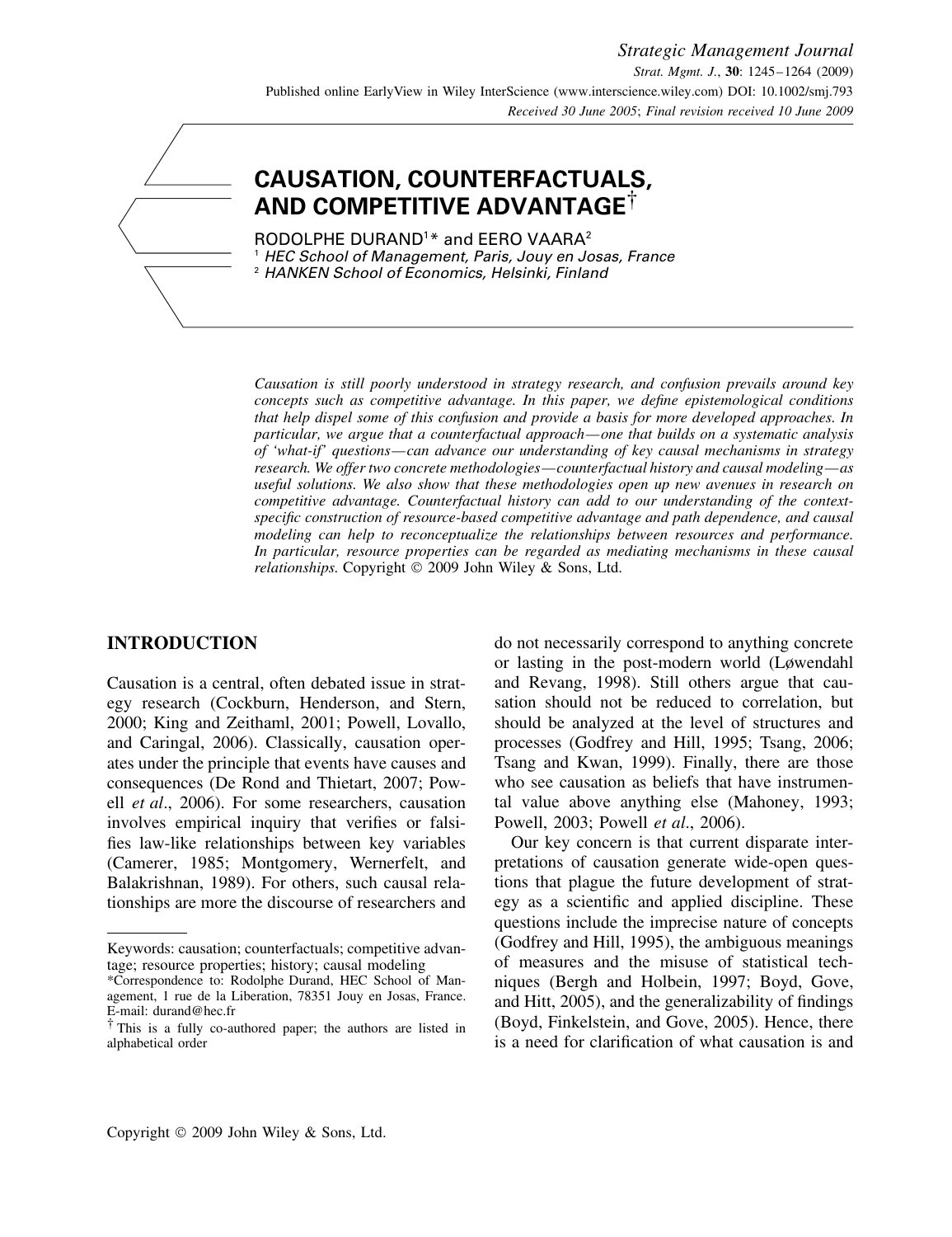what it means for strategic management research. In particular, we need methodological solutions to the dilemmas faced by research focusing on competitive advantage.

In this paper, we therefore advocate a counterfactual approach to causation in strategy research. Counterfactuals—questions regarding what would have happened otherwise (Collins, Hall, and Paul 2004; Lewis, 1973; Woodward, 2003)—can be seen as key parts of causal analysis, but they have seldom received explicit attention in strategy research. We begin with a review of different epistemological perspectives on causation to clarify the basis of causation. We highlight the problems associated with the positivist and constructionist views, which tend to dominate discussions on causation in the strategy field. We then take up realist and pragmatist perspectives, which provide us with the insights needed to outline four conditions for an epistemological position that dispels some of the confusion around causation and serves as the basis for our counterfactual approach.

On this basis, we proceed by drawing on philosophical studies of counterfactuals (Collins *et al*., 2004; Lewis, 1973, 1986) and their applications in qualitative (Tetlock and Belkin, 1996, Tetlock, Lebow, and Parker, 2006) and quantitative analysis (Morgan and Winship, 2007; Pearl, 2000) to advance our understanding of causation in concrete terms. We propose two methodological solutions for such research: counterfactual history and causal modeling. We show how counterfactual reasoning and methods can in particular advance research

Table 1. Perspectives on causation in strategy research

on competitive advantage. We argue that counterfactual methods can open up new avenues in historical analysis of constructions of resourcebased competitive advantage and path dependence, but maintain that one should also focus attention on the cognitive biases of causal reasoning. Furthermore, we show that applications of causal modeling provide opportunities for new conceptualizations and empirical testing of the relationships between resources and performance. In particular, we suggest that resource properties can be regarded as mediating mechanisms in these causal relationships. Finally, we conclude by emphasizing the role of causation in strategy research, and make a plea for strategy research that will focus on commonalities rather than exacerbate epistemological differences.

# **AN EPISTEMOLOGICAL BASIS FOR CAUSATION**

A proper understanding of the current debates around causation must start with a review of the current dominant perspectives. In this section, we first review the positivist and constructionist perspectives on causation that still tend to dominate discussions on causation in strategy studies, and then take up the realist and pragmatist alternatives. This review provides an epistemological basis for our counterfactual approach. The key characteristics of these perspectives are summarized in Table 1. This table shows fundamental differences

|            | Causation                                                            | Competitive advantage                                                                                        | Research objectives                                                                                                                                                |
|------------|----------------------------------------------------------------------|--------------------------------------------------------------------------------------------------------------|--------------------------------------------------------------------------------------------------------------------------------------------------------------------|
| Positivism | Nomothetic view                                                      | An object, the existence of<br>which is validated by studies<br>reporting positive effects on<br>performance | Empirical validation revealing the<br>statistical associations and causal<br>relationships between industrial<br>conditions, resource position, and<br>performance |
|            | Constructionism Rejection of causation                               | A social and discursive<br>construction with no obvious<br>causal status                                     | Analysis of how social actors make<br>sense and elaborate on competitive<br>advantage as a construct in specific<br>settings                                       |
| Realism    | Focus on generative<br>structures and causal<br>mechanisms           | A causal mechanism; cannot<br>usually be observed or<br>studied directly                                     | Analysis of the causal mechanisms<br>creating (impairing) competitive<br>advantage in specific settings                                                            |
| Pragmatism | Instrumental view of<br>causation; focus on its<br>effects on action | A concept of instrumental<br>value                                                                           | Analysis of how the notion of<br>competitive advantage and related<br>knowledge can effectively<br>contribute to strategic action                                  |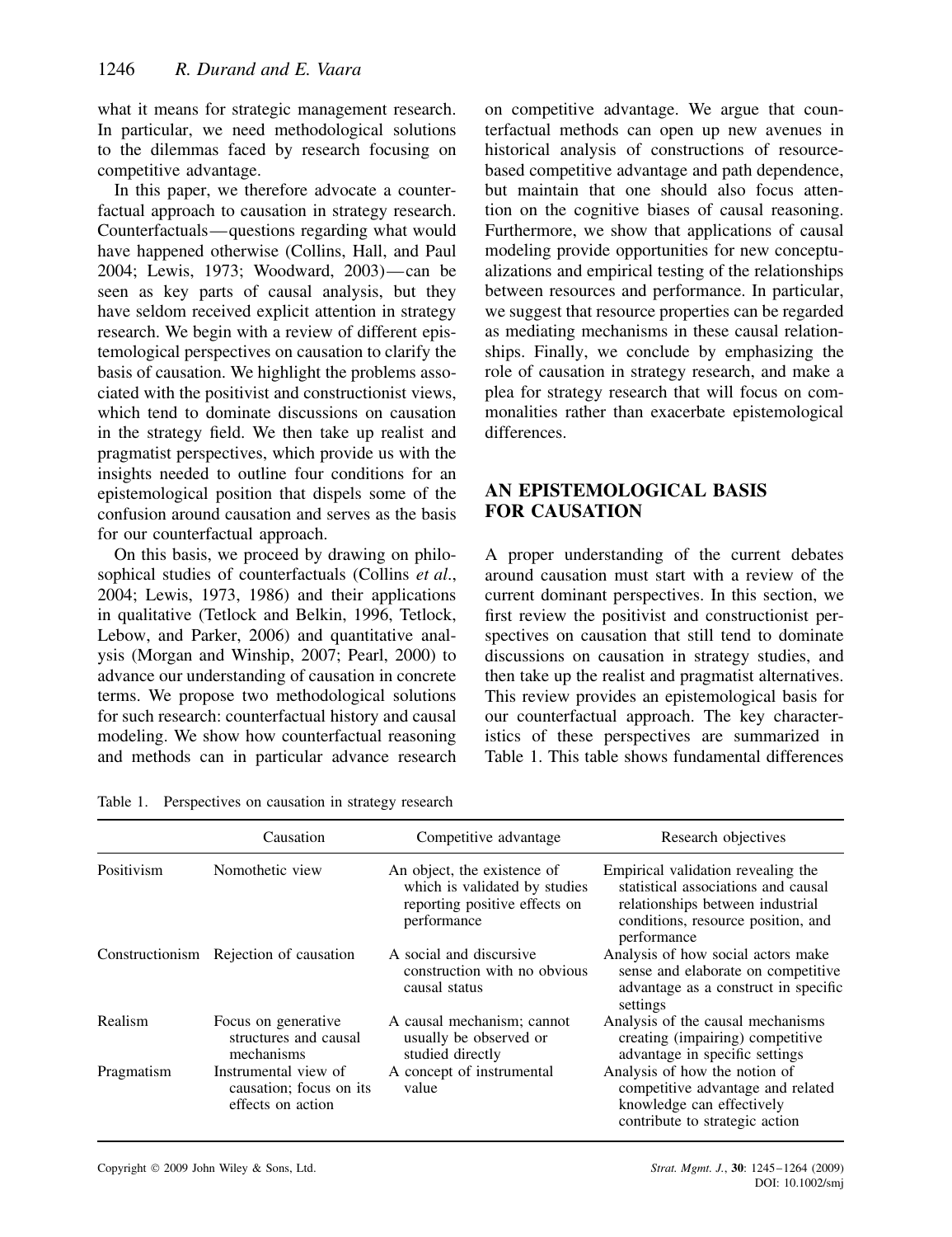in conceptions of causation and the implications for analyses of competitive advantage.

Causation is a central concept in positivism, which emphasizes nomothetic (law-like) regularities between causes and effects (Hume, 1955). Positivist researchers follow a hypothetico-deductive logic: theoretical and falsifiable propositions are formulated and then tested for veracity using appropriate empirical methods. In terms of the conception of causation, positivism is based on the deductive-nomological model (Hempel, 1965). By and large, positivism is the dominant view on causation in strategy research (Bergh and Holbein, 1997; Blaug, 1980; Boyd *et al*., 2005a; Camerer, 1985; Montgomery *et al*., 1989; Simon, 1947).

The positivist view on causation, however, has acknowledged limitations. First, because many factors in the theories used in strategy are not directly observable or measurable, the status of these 'unobservables' is a central problem (Godfrey and Hill, 1995). While many positivists believe that such unobservables are necessary for making predictions but need not be included in empirical tests (Friedman, 1953; Godfrey and Hill, 1995), others argue in favor of only observable, positive, factors. However, in some cases, absence seems to have important consequences.<sup>1</sup>

Second, positivist research relies on statistical methods and tests. Nevertheless, observational biases, measurement errors, model misspecification, and the ambiguity of findings compromise the ascertainment of causation (Bergh and Holbein, 1997; Boyd *et al*., 2005b; Denrell, 2003; Shaver, 1998). For instance, a direct empirical association of resources with superior financial performance does not preclude omission or misspecification of links in the complex causal chain, such as industrial conditions, resource properties, competitive advantage, or superior performance (Cockburn *et al*., 2000; see also Tsang, 2006 about assumption-omitted testing). There are also empirical and methodological problems related to the direction of causality and the reciprocal effects between, for instance, ability and performance (Boyd *et al*., 2005a; Denrell, 2003). In this spirit, March and Sutton (1997) argue that financial performance may be both a consequence of various behaviors and an explanation for them.

Third, positivism is also confronted with the question of the 'double hermeneutic'; that the phenomena under study have already been conceptualized (Giddens, 1984; Numagami, 1998). In strategy studies, we are dealing not only with natural reality, but also with values, beliefs, and interpretations regarding, for instance, what constitutes competitive advantage, which are then reflected in observable behavior. In fact, competitive advantage was not discussed before this discourse gained popularity in the 1960s, along with the emergence of strategy studies. This is obviously also true of other disciplines: MacKenzie and Millo (2003) in sociology, and Ferraro, Pfeffer, and Sutton (2005) in economics warn us against this risk of selffulfilling theories. Such concerns of constructed causality lie at the heart of the constructionist perspective, which we explore next.

Constructionist thinking has been embraced by philosophers and scientists in various disciplines (Berger and Luckmann, 1966; Gergen, 1999; Knorr-Cetina, 1983; Latour and Woolgar, 1989), including management and strategy research (Johnson and Duberley, 2003; Weick, 1989). While there are different versions of constructionism (e.g., 'constructivism'), most constructionists share some central assumptions. One such assumption is that our knowledge of the world—and thus of organizations and strategies—is produced or invented in social processes where linguistic elements in particular play a key role (Gergen, 1999). At the heart of this view is a widespread philosophical position that emphasizes the distinctive interpretative nature of social phenomena and science. For example, Winch (1958) has argued that the natural sciences deal only with *external relations* and the social sciences with *internal relations*. According to this view, causation (which, following Hume (1955), deals with external relations) has no relevance in social sciences. For von Wright (1971), the natural sciences deal with explanations—and thus causation—whereas social sciences focus on understanding and interpretations. Such views have also been reproduced in epistemological discussions in strategy research that point to the futility of trying to establish causal relationships that are

<sup>&</sup>lt;sup>1</sup> For instance, Trevino and Weaver  $(2003)$  argue that positivist perspectives on organizational ethics are limited by the fact that 'one of the major challenges of studying business ethics is that success is often evidenced, in a more negative sense, by the "absence" of unethical or illegal conduct; but empirical researchers generally wish to account for increases in some phenomenon. It is difficult to explain variance in something that is absent*...*' (Trevino and Weaver, 2003: 331).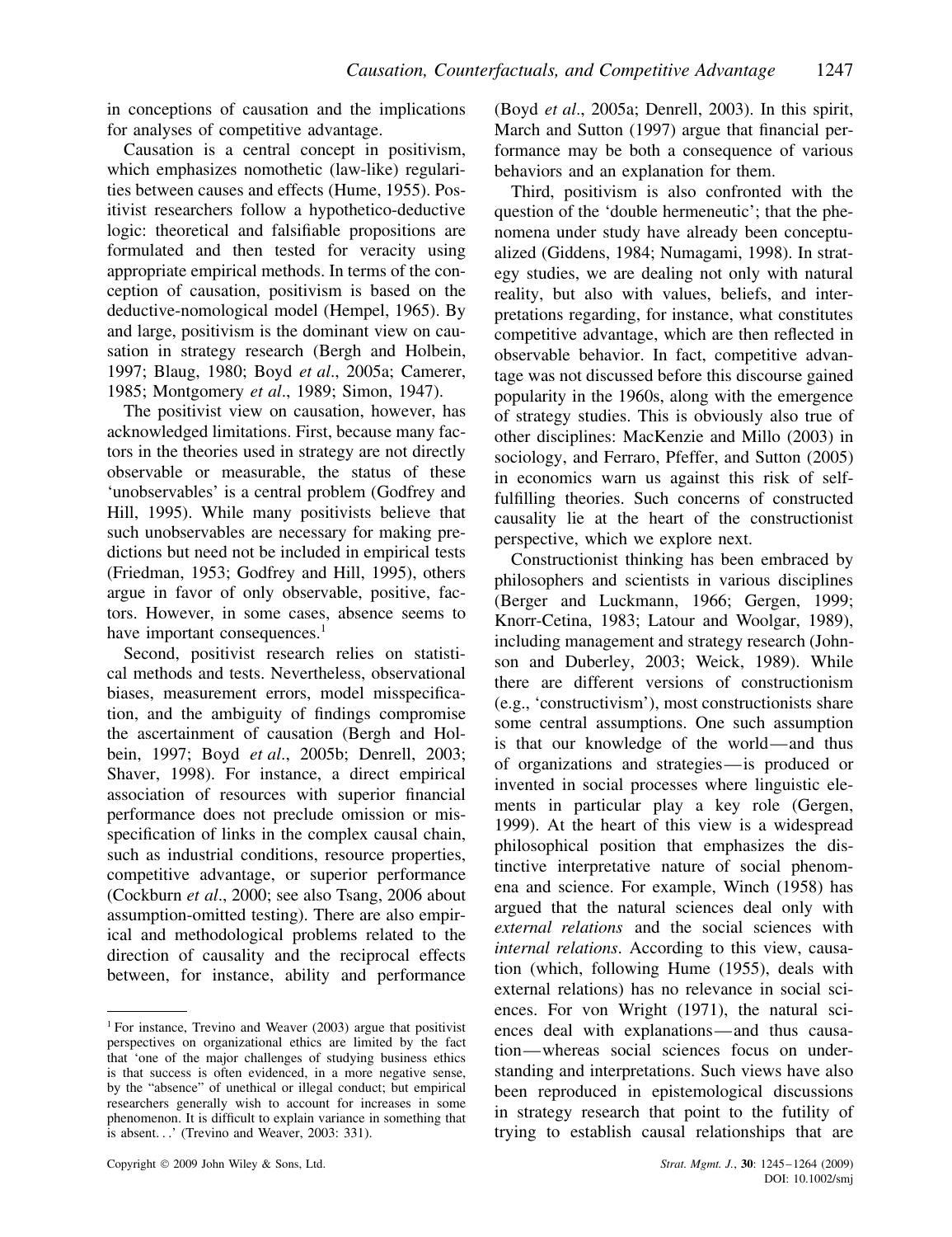context-dependent and complicated by the ongoing constructions of the social actors (Løwendahl and Revang, 1998).

The constructionist position is, however, problematic. In general, constructionism involves the risk of ontological relativism, that is, an inability to distinguish between more or less true theories or propositions. At the extreme, this can mean that a completely imaginary theory is accepted as true as long as it is coherent and accepted by the scientific community.2 Furthermore, it is difficult to analyze any phenomena without notions such as cause or causal explanation. Constructionists themselves use causal language despite an explicit rejection of causal research. Thus, some notion of causation is also needed for constructionist analyses. This has led others, such as the scientific realists, to search for new epistemological formulations.

Discussions about realism, which began in the 1970s, can be seen as an attempt to develop an alternative to positivism and constructionism, especially in the case of causation (Bhaskar, 1975, 1979; Mahner, 2001; Harré, 1970; Harré and Madden, 1975; Hull, 1988). This perspective has also received increasing interest in management research in general (Ackroyd and Fleetwood, 2000, 2004; Bacharach, 1989; Tsoukas, 1989; Van de Ven, 2007) and strategy research in particular (Godfrey and Hill, 1995; Kwan and Tsang, 2001; Tsang, 2006; Tsang and Kwan, 1999). According to the realist view, a constant conjunction of events is neither a sufficient nor a necessary condition for the manifestation of causality. Instead, realists focus on generative mechanisms or causal powers and their effects. To ascribe causal power to an object is to describe something that it will or can do in appropriate conditions by virtue of its intrinsic nature (Harré and Madden, 1975). In social life, however, objects are often part of social structures. Thus, generative mechanisms reside in structures that endow them with specific causal powers (Fleetwood, 2004). According to such a transcendental view, these mechanisms generate the structure of causal associations between factors. They exist and have causal potential even

when they are not actualized, because the effects of the many other causal processes and mechanisms at play may overshadow the particular effects of the causal mechanism under scrutiny (Bhaskar, 1975; Kakkuri-Knuuttila and Vaara, 2007).

Although some realists incorporate ideas about the socially constructed nature of observable events (Kwan and Tsang, 2001; Mir and Watson, 2000; Tsang, 2006), the capacity of the clear-cut realist position to embrace constructionist ideas is limited (Ackroyd and Fleetwood, 2004). In particular, it would be unacceptable for a realist to concur with radical constructionists and negate the causal power of generative mechanisms, demoting them to discourse or fiction with no material implications. Moreover, for scientific realists, the deepest level of understanding requires both theoretical analysis and empirical studies focusing on underlying structures and mechanisms.

However, the realist position also has its limitations. First, researchers cannot directly observe the underlying structures, processes, and mechanisms at play. Events could result from a combination of causes, some effective and others impaired by countervailing mechanisms. Disentangling effective causal powers from ineffective mechanisms in observable and actual phenomena requires demanding analytical and methodological capabilities. Radical and critical realists are thus suspect of inoperative transcendentalism (Morgan and Winship, 2007: 235–237). Second, the realist epistemology does not seem to provide the means to reflect upon the role of researchers vis-à-vis what and how they investigate their research object and intervene in it.

This is why we need to consider insights provided by pragmatist scholars interested in causation. While there are different versions of pragmatism (Dewey, 1988; James, 1975; Peirce, 1992; Rorty, 1989), we draw here on the central ideas initially promoted by Peirce (1992) regarding the instrumental value of causation. In pragmatism, people's conceptions and their sensations, expectations, and beliefs about the value of both knowledge and the inquiry process have a central role (Evered and Louis, 1981; Kaplan, 1964; Mahoney, 1993; Mahoney and Sanchez, 2004; Powell, 2001, 2002; Wicks and Freeman, 1998). Consequently, causation cannot be simply distinguished from an interpretation of a succession of events, as the meaning people give to events in their descriptions and narratives dictates comprehension. Hence,

 $2$  As Huber and Mirosky (1997) put it, 'Does every version of an event have as much validity as every other version? This last question is crucial because if the answer is yes, then scientific confirmation or replication is pointless' (1997: 1426). 'The belief that social research is only one of many possible narratives takes sociologists altogether out of the business of trying to gather valid data. What would be the point?' (1997: 1428).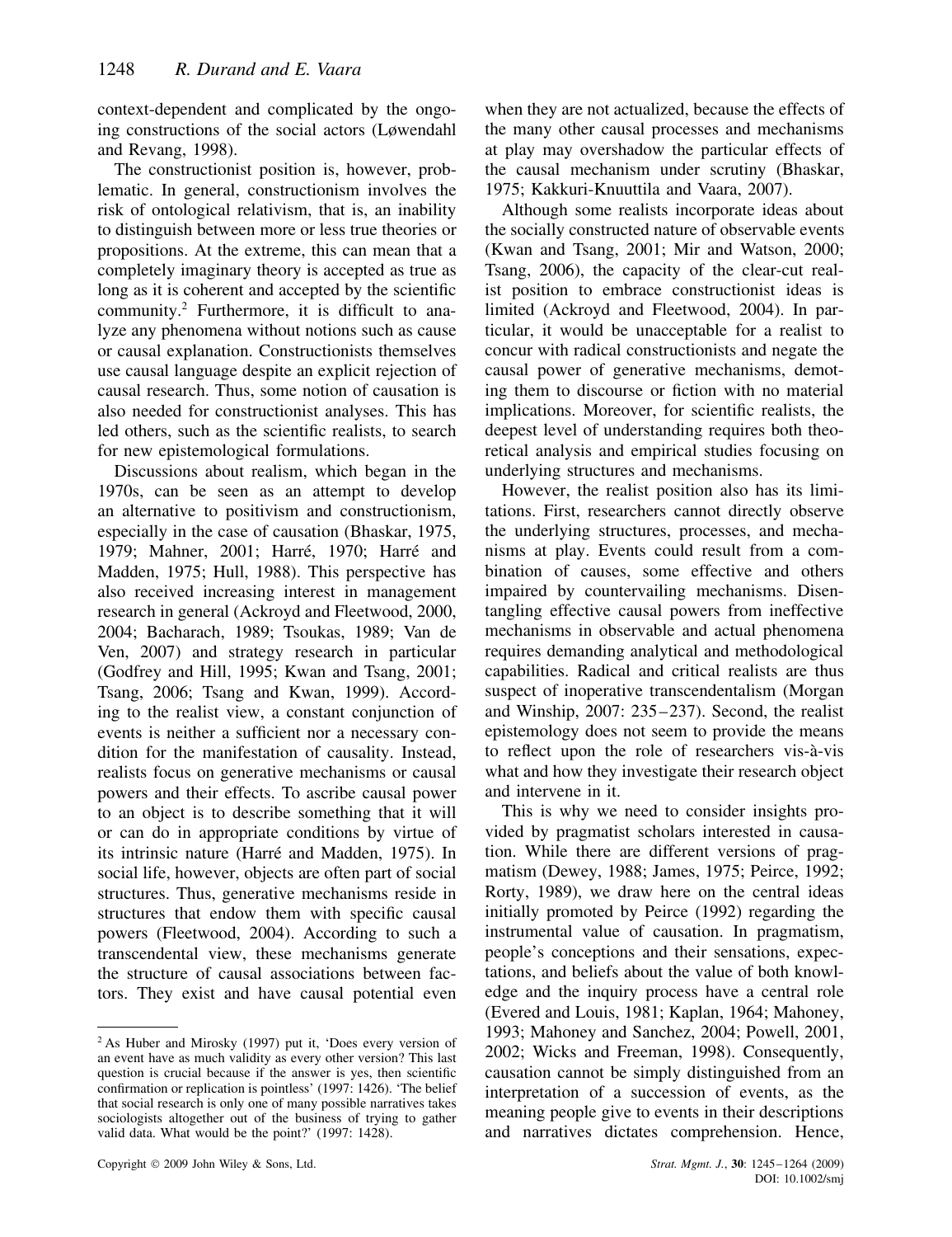descriptive and normative accounts and facts cannot be as easily separated as positivists or realists would argue. Whereas some causal forces impinge on our freedom to act, they do not encroach upon the meanings facts have for us or for different communities of people (scientists or practitioners). Hence, the unmediated causality and truth envisioned by positivism is unreachable.

For pragmatists like Peirce (1992), causation provides a satisfactory explanation for specific problems because a causal representation helps human agents make successful inferences. To this end, followers of Peirce's pragmatism have developed a stepwise method of inquiry that relies on problem identification and 'abduction' (Peirce, 1992). Abduction combines the elaboration of specific propositions with empirical observations. If these propositions help to explain observations, our knowledge increases. Abduction allows for constant movement between theory and empirical information, for example in analyses of key causal processes and associations. This knowledge, however, is not objective in the traditional sense, but is context-specific and dependent on the perspective of the researcher. Thus, new observations and new propositions can lead to different views that change existing knowledge.

However, critics of pragmatism denounce its instrumental use of causation and its acquiescence to relativism vis-à-vis different versions of reality. In this view, a weakness of pragmatism would be its inability to weigh the utility of different ideas, concepts, and propositions against each other. Hence, the accumulation, transferability, and reproducibility of knowledge would appear secondary in this approach, which might hinder construction of a generalizable corpus of theories and knowledge.

We do neither pretend in this paper to resolve decades of arguments and disputes in and around complex epistemological notions such as causation, nor do we propose a panacea for these lingering issues. However, drawing on the discussion above, we define a basis for developing a counterfactual approach to causation. In particular, we enounce four conditions that constitute a common ground on which to develop our understanding of causation in strategy research:

1. Causation must be distinguished from mere constant conjunction or statistical association; by going beyond the regularity view on causation, one can avoid some of the pitfalls of positivist tenets and deal with the constructionist critique that targets the regularity view of causation.

- 2. Causation results from a complex activation of mechanisms and countervailing forces. As argued by realists, there are three levels of causation: generative mechanisms, actualization, and observable phenomena.
- 3. However, the standard transcendental view of the realists must be expanded to acknowledge the importance of the interventions and constructions of social actors. Actors can trigger or hinder the actualization of causal mechanisms, leading to expected (or unexpected) outcomes. They cannot change the causal mechanisms *per se,* but influence conditions that favor their occurrence. Actors' interpretations also affect their actions and consequently the social and strategic phenomena in question.
- 4. Causal explanations have instrumental value, which depends on their explanatory power, e.g., whether these interpretations lead to increasingly better understanding of the phenomena in question.

This epistemological position also serves as the basis for our counterfactual approach that focuses on a crucial but often neglected aspect of causation: evaluation of whether a specific factor actually causes a particular outcome by the construction of counterfactual 'what-if' scenarios. Counterfactual reasoning, as we explain below, conforms to the conditions just mentioned. It does not confound statistical association with causation, stresses degrees in causal relationships ranging from what is observable (the lowest degree) to immutable mechanisms of event sequencing (the highest degree), acknowledges human intervention in activating/deactivating causal paths; and is eventually amenable to the interpretations of actors. Hence, we now proceed to outline a counterfactual perspective on causation that provides a concrete means for advancing rigorous causal research in strategy.

# **A COUNTERFACTUAL APPROACH TO CAUSATION**

Counterfactuals are conditional statements that probe the direction and stability of a relationship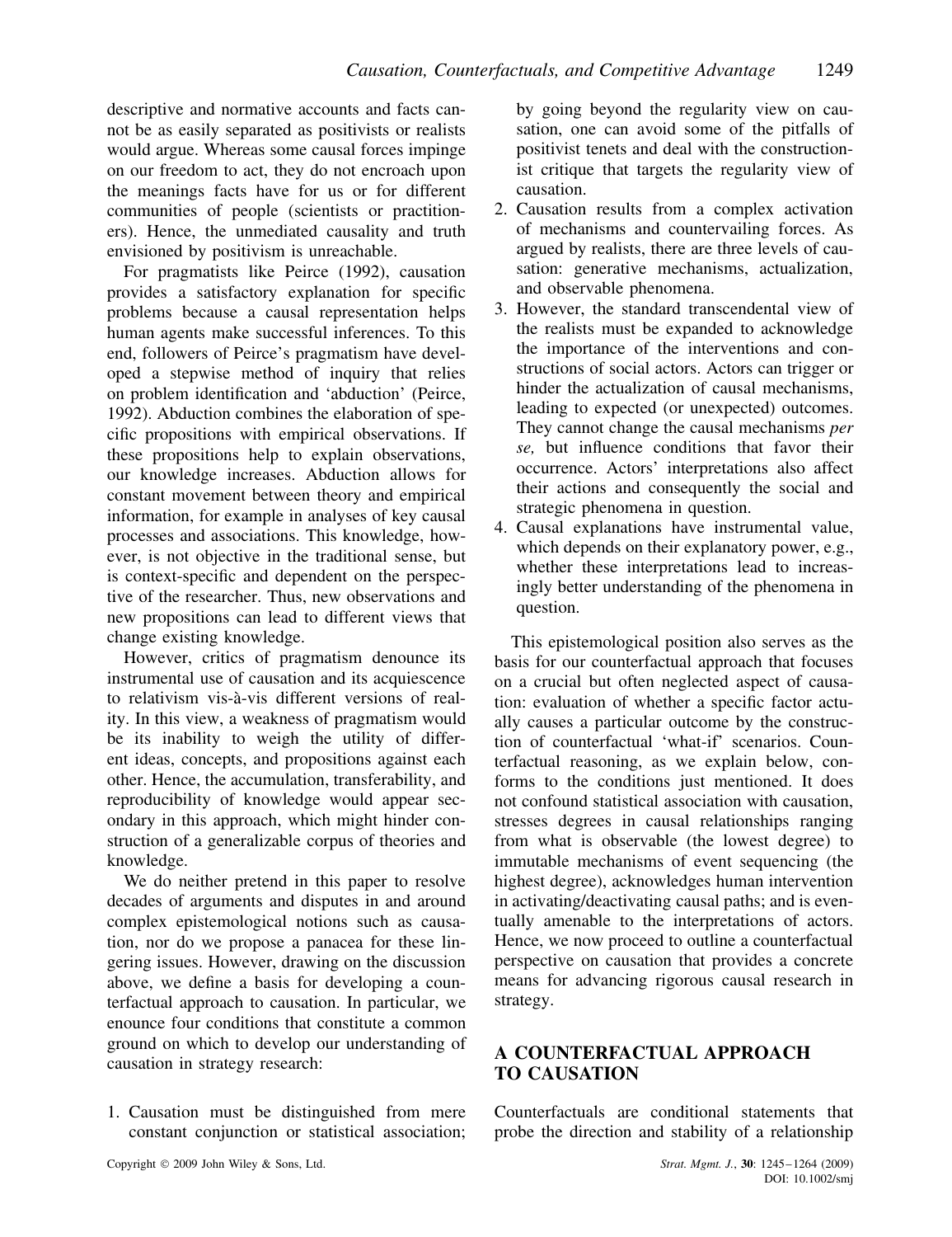between an event and its consequence (Collins *et al*., 2004; Lewis, 1973; Woodward, 2003). They attest to whether a change in a factor or event is causally associated with changes in another. In other words, counterfactuals test different case scenarios and play a central, although somewhat varied, role in both qualitative and quantitative analyses of causation by testing whether a specific factor is necessary to produce a particular effect (Woodward, 2003). While there are different theories of counterfactuals, Lewis's (1973, 1986, 2000) counterfactual theory of causation is probably the most widely discussed in the philosophy of science. We start with this view, but also include insights of others on 'possible worlds,' most notably those of political scientists and historians (Tetlock and Belkin, 1996, Tetlock *et al*., 2006), and work on causal modeling and inference (Morgan and Winship, 2007; Pearl, 2000).

The core idea in Lewis's counterfactual analysis is the existence of 'possible worlds.' We can imagine alternative realities that bear varying degrees of similarity to the actual one. Following Lewis's logical demonstrations, depending on the conditional operators 'might' and 'would,' one can explore imagined consequences of actions and of the presence or absence of antecedents in more or less similar worlds. Some logical principles such as necessity, conditional strictness, and the similarity of possible worlds determine the status of the counterfactuals. For instance, it is logically impossible for two possible worlds to disagree with respect to a particular causal fact while agreeing completely with respect to all noncausal facts. According to Lewis,  $(1973: 9)$  'S<sub>*i...*</sub> [is] the set of all worlds that are similar to at least a certain fixed degree to the world *i*.' In general, a counterfactual statement is true if 'the material conditional of its antecedent and consequent is true throughout S*i*' (Lewis, 1973: 9–10). An event Y depends causally on a distinct event X if and only if both X and Y occur, and if X had not occurred, then Y would not have occurred either. Lewis put it as follows: 'We think of a cause as something that makes a difference, and the difference it makes must be a difference from what would have happened without it. Had it been absent, its effects—some of them, at least, and usually all—would have been absent as well' (Lewis, 1986: 160–161). In addition, X is a cause of Y if the counterfactual conditionals applied to  $X$  and  $Y$  are of the proper type, that is they neither regress *ad infinitum* nor imply further nonindependent conditions. Comparing propositions in quasi-similar worlds thus enables one to separate causal facts from noncausal ones and to reveal to which degree Y is dependent on X.

While Lewis's initial views attribute a strong ontological status to possible worlds, most philosophers would think of these alternative realities as a convenient means of contrasting an actual course of events with other possibilities. When it takes less of a departure from actuality to make the antecedent X true along with the consequent Y than to make the antecedent X true without the consequent Y, the counterfactual 'if X were the case, Y would be the case' is true. Hence, too great a departure from the actual world obscures the comparison of causal relationships. In the formulation and actual analysis of counterfactuals, the constructed possible worlds must provide a plausible alternative to the actual world. This principle allows researchers to link counterfactuals to factors that 'matter,' not to just any kind of possible causal relation.

Historians (Ferguson, 1997; Fogel, 1964) and political scientists (Tetlock and Belkin, 1996, Tetlock *et al*., 2006) have used counterfactual reasoning to examine events and phenomena of historical significance and compared them with alternative, imaginary realities. Tetlock and Belkin (1996) explain the basis for counterfactual research in social studies as follows: 'Counterfactual reasoning is a prerequisite for any form of learning from history*...*. To paraphrase Robert Fogel's (1964) reply to the critics of "counterfactualizing" in the 1960s, everyone does it and the alternative to an open counterfactual model is a concealed one' (Tetlock and Belkin, 1996: 4). Ferguson (1997) argues that cautiously elaborated counterfactuals play an important role in overcoming determinism, inevitability, and heroism in traditional historical research. He stresses the central issue of selecting which counterfactuals to focus on: 'In short, by narrowing down the historical alternatives we consider to those which are *plausible*—and hence by replacing the enigma of "chance" with the calculation of *probabilities—* we solve the dilemma of choosing between a single deterministic past and an unmanageably infinite number of possible pasts. The counterfactual scenarios we therefore need to construct are not mere fantasy: they are simulations based on calculations about the relative probability of plausible outcomes in a chaotic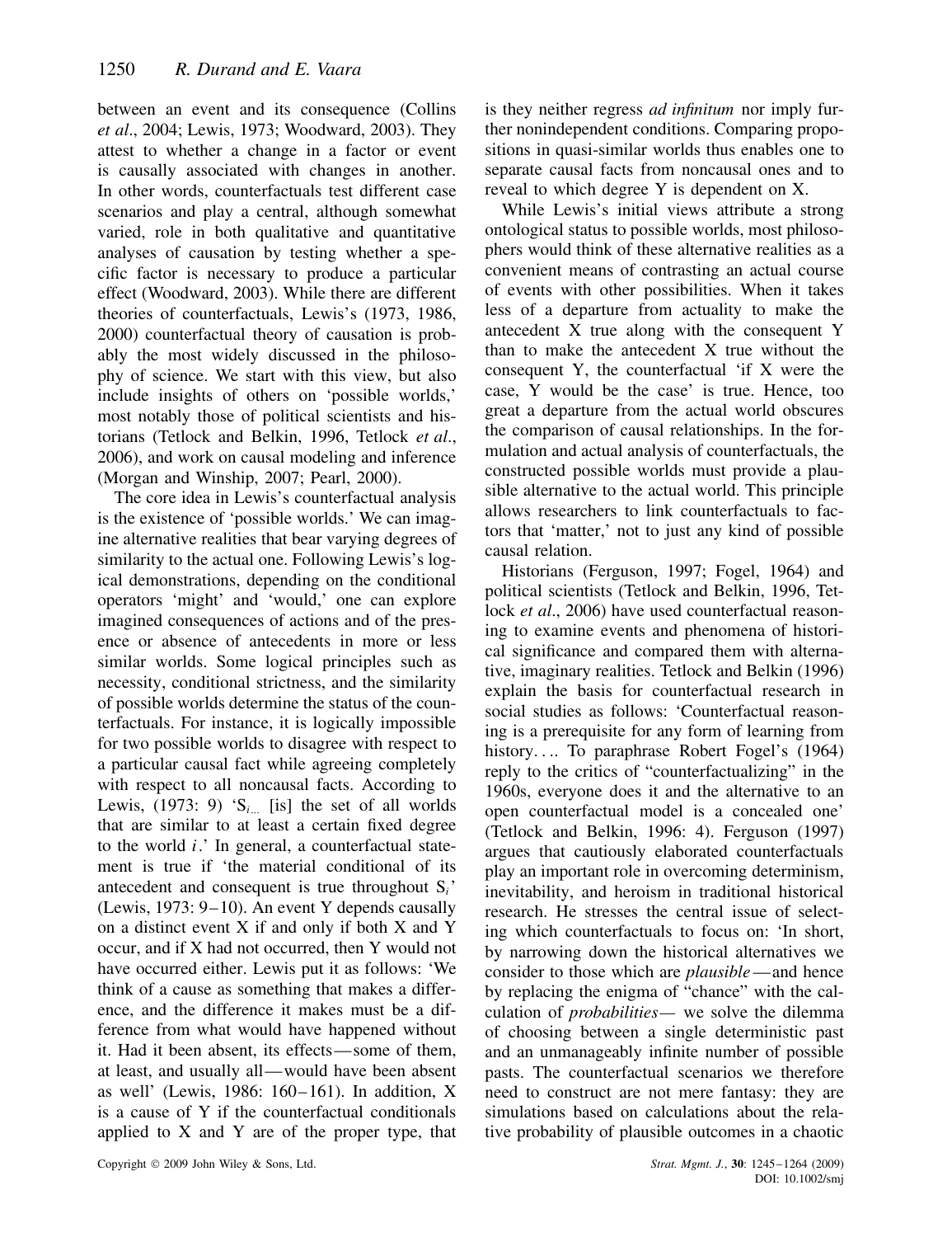world (hence "virtual history")' (Ferguson, 1997: 85). We will use these historians' ideas in the next section to spell out how counterfactual history can be applied in strategy studies.

Important and relevant work on the statistical implications of counterfactual reasoning has in turn focused on causal modeling (Morgan and Winship, 2007; Pearl, 2000). For two decades philosophers and computer scientists from Carnegie Mellon University (Spirtes, Glymour, and Scheines, 2000) and elsewhere (Morgan and Winship, 2007; Pearl, 2000; Salmon, 1998) have worked on mathematical causal models that build on counterfactual logic. These scholars have created an extensive corpus centered on the study of causal models, namely, graphs that relate factors on which logical, mathematical, and probabilistic properties can be assessed. In a graph, arrows indicate the causal order (see Figure 1). For instance,  $X \rightarrow Y$  means that X causes Y. In the mediation chain  $X \rightarrow Z$  $\rightarrow$  Y, X, and Y are unconditionally associated, namely having knowledge on X will give some information on the likely value of Y. In mutual dependence,  $X \leftarrow Z \rightarrow Y$ , X, and Y are also unconditionally associated, but this time because they mutually depend on Z. In mutual causation, X  $\rightarrow$  Z  $\leftarrow$  Y, X, and Y are not unconditionally associated. Having knowledge on X does not provide information on how Y looks. Z is said to block the possible causal effects of A and B on each other.

In this tradition, the determination of a causal influence relies on how a counterfactual situation contrasts with an actual situation, that is, the comparison of two individual situations, one of which is observable and the other is not. Suppose that each individual in a population is exposed to two alternative states of a cause. If the outcome is corporate performance, the population of interest could be firms belonging to a given industrial sector, and the two states whether or not a firm possesses a strategic resource. The 'treatment state' is to possess such a resource; the 'control state' is not to have it. Distinct sets of conditions characterize each alternative state that impacts the outcome of interest. For instance, the possession of strategic resources depends on distinct surrounding conditions, and each state influences corporate performance in different ways. Counterfactual logic compares potential outcomes for each individual (namely a firm in our example) in each treatment state. Indeed, only one observation for each individual is possible at any point in time. Hence, one needs to construct counterfactual 'what-if' outcomes. For example, firms possessing strategic resources have a 'what-if' performance when they possess only generic resources, whereas firms with generic resources have a 'what-if' performance when they possess a strategic resource. Therefore, for each individual, distinct outcomes result from relative exposure to the alternative treatment. Let us suppose that  $y^1$ <sub>i</sub> and  $y^0$ <sub>i</sub> correspond to the potential outcomes for individual i in the treatment state (superscript 1) and in the control state (superscript 0). The theoretical difference or contrast between these two values enables one to approach the distinctive influence of the treatment (namely possessing a strategic resource) on the outcome. However,  $y^0$ <sub>i</sub> is unobservable for individuals belonging to the treatment group, whereas  $y^1$  is unobservable for individuals belonging to the control group. Hence, since these two values cannot be observed at the individual level, one needs to contrast cause and effects at the population level in order to complete a full graph of relationships between the cause X (possessing a strategic resource), the outcome Y (corporate performance), the surrounding conditions Z, their relationships with the observed X and Y, and potential unobservable variables that complicate the causal explanation of Y by X. As we explain below, the combination of causal graphs and counterfactual testing and evaluation provide very useful tests of causal relationships that are more powerful than classical statistic methods.



Figure 1. Basic relationships

DOI: 10.1002/smj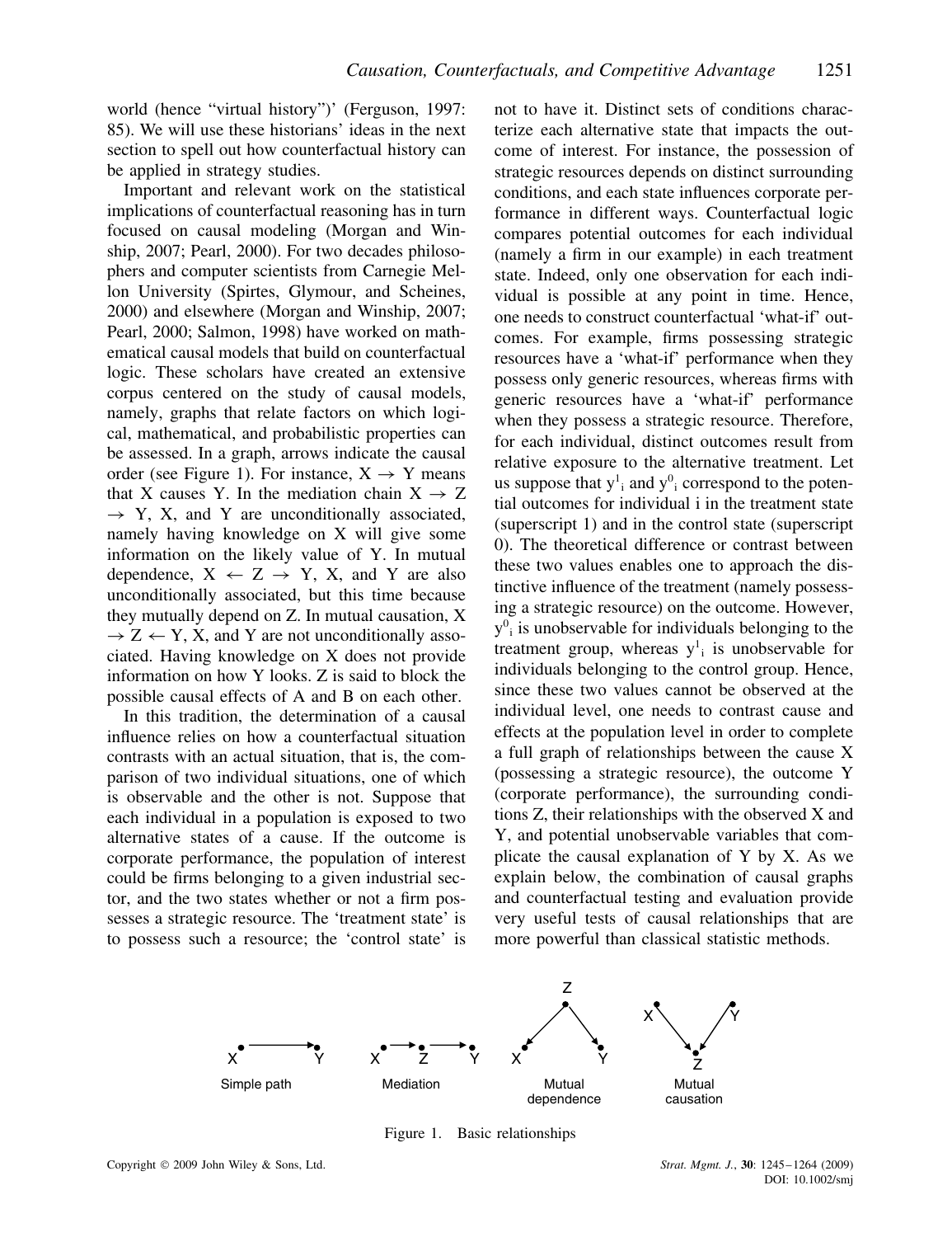# **TWO METHODOLOGIES FOR COUNTERFACTUAL CAUSAL ANALYSIS**

How then can such counterfactual research be conducted in practice? In the following, we present two methodologies that can be used in counterfactual causal strategy research: counterfactual history and causal modeling. While there are other methods that can be used in counterfactual analysis, these two provide useful examples of qualitative and quantitative analyses that have been successfully used elsewhere but seldom applied to strategy research.

#### **Counterfactual history**

Strategy research has been criticized for a lack of historical perspective; that is, for making poor use of longitudinal comparative analyses (Booth, 2003; Kieser, 1994). This is also the case with research on competitive advantage. The reasons for the lack of historical analysis include the ambiguity concerning the nature of causation in historical studies and the problems encountered in dealing with alternative histories and retrospective biases. We see counterfactual historical case study research as a methodology that can help in resolving these challenges.

The kinds of tests conducted in the natural sciences are not possible in social research in general and strategy research in particular. Thus, there is a need to use specific methods such as the construction of counterfactuals to be able to examine what could have happened had the initial event not taken place. As noted above, historians and political scientists (Ferguson, 1997; Fogel, 1964; Griffin, 1993; Tetlock and Belkin, 1996) have developed the use of counterfactual reasoning in qualitative case studies. This method builds on the idea of imagining the suppression of the occurrence of an event to test the significance of causal mechanisms and paths. This testing involves the construction of alternative scenarios and worlds, in other words, what could have happened had X not occurred (Tetlock and Belkin, 1996; Tetlock *et al*., 2006). In fact, counterfactuals are like thought experiments (De Mey and Weber, 2003; Lewis, 1973) or fiction (Tetlock *et al*., 2006; White, 1987) in the sense that they require the construction of 'possible worlds.' Examples of such analyses range from reinterpretations of the industrial revolution and its causes

and consequences (Fogel, 1964) to reconstructions of World War II (Ferguson, 1997) or our Western civilization (Tetlock *et al*., 2006).

There is no reason why strategy scholars could not follow these examples and use counterfactual history to advance understanding of causation in strategy research. In particular, research on competitive advantage prompts questions about what would happen if specific resources or capabilities did not exist, if others existed, or whether the competitive advantage under scrutiny is needed to produce an outcome (e.g., superior financial performance). Even though qualitative counterfactual analyses have been relatively rare in studies of competitive advantage, they can elucidate precisely such crucial questions.

While such qualitative research does not usually proceed in clear-cut stages, we propose three generic steps to be followed when applying this approach to strategy research:

1. *Identify critical events*. Historical case study research builds on event-causality; that is on an analysis of how specific events may be causally linked. A careful mapping of events and a thorough analysis of how these events relate to broader and more general facts is the first step in such analysis. Typically, this mapping involves choices as to which factors to emphasize and which to leave outside the core model. Such challenges characterize all process-oriented qualitative strategy research where one works with, compares, and distills data coming from various sources (Huber and Van de Ven, 1995; Langley, 1999), but are accentuated in causal analysis due to the need to assess the impact of specific processes, mechanisms, and factors on others. Griffin and Ragin (1994) provide a systematic narrative method that combines a thick description of interpretative research and generalizable causal explanations. In particular, Griffin (1993) has proposed an 'event-structure analysis' methodology that links historical narratives to broader structures, leading to a comprehensive understanding of the case in question within a broader framework. In its simplest form, such analysis involves outlining an event time line that links case events to more general phenomena and structures. This eventstructure analysis can be conducted by means of software such as Heise's ETHNO program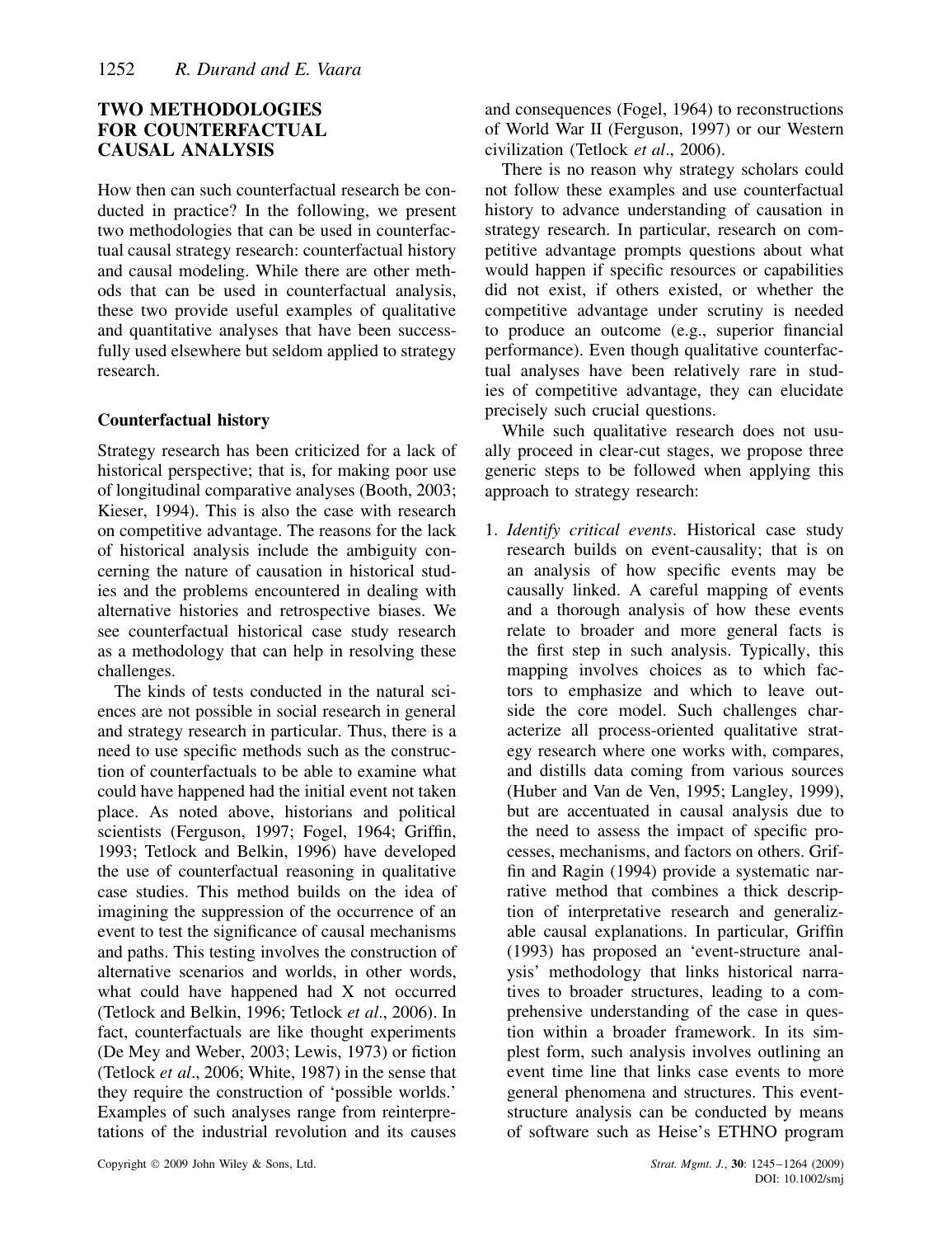(http://www.indiana.edu/∼socpsy/ESA/home. html) (Heise, 1989). This program helps to pose 'yes'/'no' questions regarding the impact of antecedent events or actions on subsequent ones, and has been used by sociologists and organization scholars (for examples, see Griffin, 1993; Stevenson and Greenberg, 1998, 2000; Pajunen, 2004). Such event models provide the basis for the next step.

- 2. *Specify causal processes and mechanisms*. This next step is to specify causal explanations on the basis of the event models. The key challenge is to focus attention on particular theory-based causal processes and mechanisms in the case in question. The theoretical ideas about processes and mechanisms can be derived from existing research (in a more deductive research design) or emerge out of theory development alongside the case analysis (in a more inductive research design). This specification involves 'isolation' where attention is focused on only the key causal processes and mechanisms and not others (Mäki, 1990). As there are numerous important interconnected factors, such isolation is not a trivial step in qualitative causal analysis, but one that usually involves difficult choices as to what to include and exclude. In any case, the objective is to spell out theoretically and empirically grounded arguments concerning fundamental causal processes and mechanisms. They can usually be expressed in terms of hypotheses or propositions that then need to be tested with counterfactual analysis.
- 3. *Use counterfactuals to establish causation*. Based on the identified potential causal structures, processes, and mechanisms, the third stage involves contrasting the hypothesized causal explanations with alternative explanations. As explained previously, 'possible world' counterfactuals ('what could have happened had X not occurred') play a central role in contrasting hypothesized causal explanations with alternative ones. In particular, they serve as contrastive explanations that are used to validate the causal claims (Maslen, 2004). Crucially, these counterfactuals should never be pure imagination, since their premises need to be supported with theoretical arguments and empirical data that are logically consistent with the causal hypotheses and propositions developed in step 2 above. Even though the use of counterfactuals can vary greatly depending

on the topic at hand, the following principles provide useful guidelines for constructing contrastive counterfactual explanations (see also Tetlock and Belkin, 1996):

- a. Conceptual clarity: The antecedent and consequent variables must be specified so that they are conceptually distinctive and consistent with the initial model (the hypotheses and propositions that are created in step 2 (see above)). For instance, historical analysis can focus on the impact of a strategic decision (e.g., an investment or acquisition) on competitive advantage and financial performance. In that case, the counterfactual scenario must be based on the absence of such decision or on an alternative decision, keeping other key variables as similar as possible to the initial model. Similarly, historical analysis can examine whether particular resources were the source of superior performance in a given time period. In the counterfactual scenario, the starting point is then the absence of such resources, with other key variables remaining the same.
- b. Cotenability: Cotenability requires that the antecedent must logically imply its consequent and that there must be compatibility between all known facts. For instance, in a study of the impact of a strategic decision on performance, the implications of the absence of such a decision or an alternative decision must be logical given all the other information around that case.
- c. Historical consistency ('minimal rewrite rule'): The specifications of antecedents must alter as few established historical facts as possible. Ideally, the possible 'imagined worlds' should start with the 'real world' as it is known before the counterfactual was developed, not require rewriting long stretches of history, and not deviate too much from what we already know about the key actors and circumstances. For example, in an analysis of the impact of a strategic decision on competitive advantage, the alternative counterfactual scenarios must not alter other conditions, only the key decision in question, implying for instance that no decision was made (if this is plausible) or that other conceivable decisions were carried out.
- d. Theoretical consistency: The connecting principles between the antecedent and consequent should be consistent with the relevant theories. These theories can be established ones or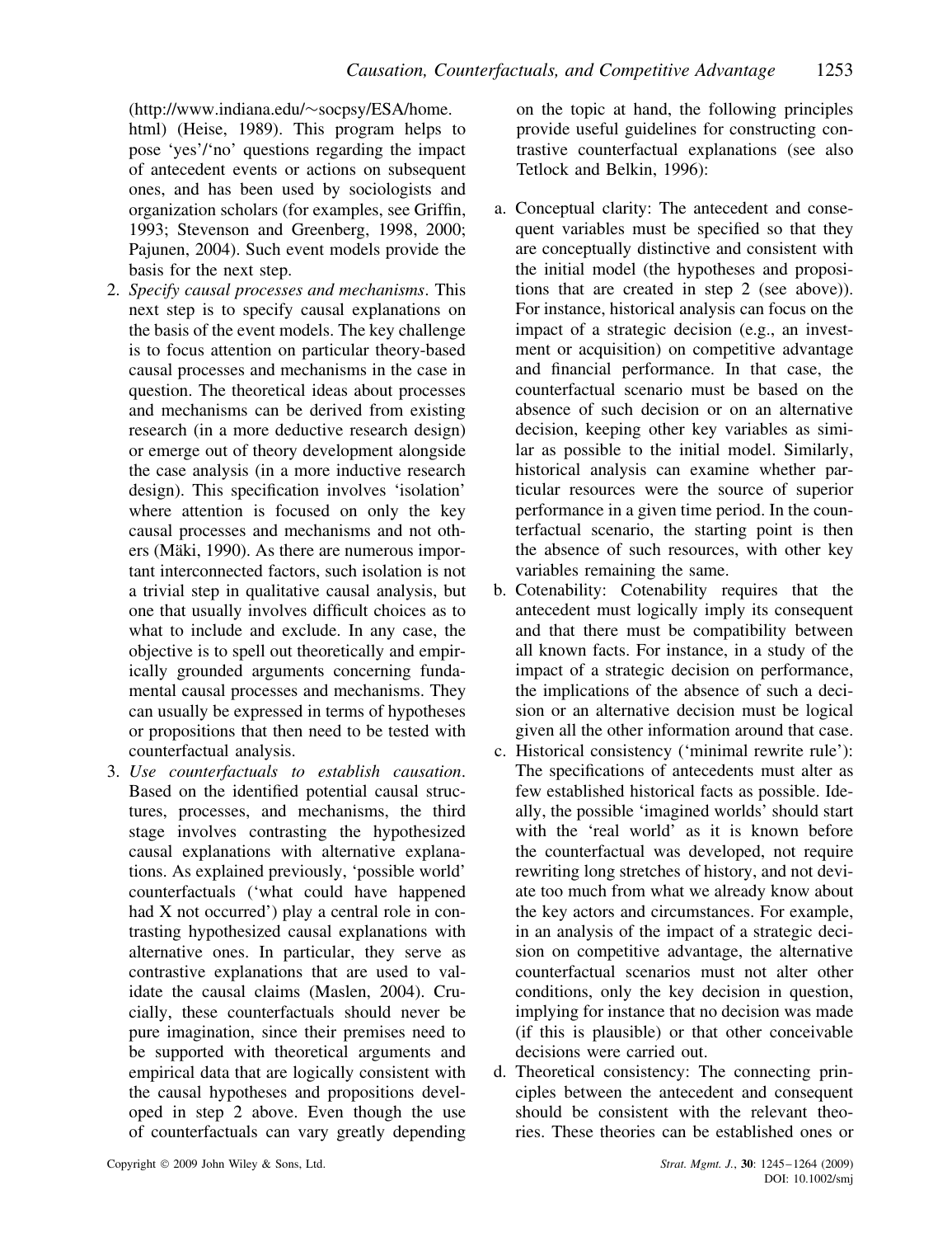new ideas offering the basis for the contrastive explanations. The point is that the more clearly the counterfactual scenarios are linked with alternative but conceivable theoretical explanations, the better the result validates the proposed causal theorems. In some cases, the counterfactuals can serve as means to spell out different and competing theorizations, but obviously not all counterfactual analysis needs to be theory-testing in nature (Tetlock *et al*., 2006).

e. Generalizations and projectability: Connecting principles should be consistent with well-established generalizations relevant to the antecedent-consequent link. In principle, the linkages between antecedent and consequent should not be overly complex, but build on reasonable inferences about the likely and possible effects of specific factors. For example, available historical information on industry growth, performance, and profit margins can provide the basis for qualitative or quantitative estimates in counterfactual scenarios. Thus, in an analysis of the impact of a specific decision on competitive advantage, the outcomes of the counterfactual scenarios (no decision or alternative decisions), can be estimated by using precisely such information. Projectability is an overall principle that should be followed in counterfactual analysis: one should be able to distinguish between coincidental generalizations that just happen to be true at a particular time and place (and are thus unprojectable) and robust general mechanisms that are valid in a range of circumstances and permit projections into the past and future (Goodman, 1983).

These counterfactuals are then used to validate or falsify hypothesized causal relationships, for example, those regarding the existence of competitive advantage in a given setting. It should be emphasized that this kind of qualitative historical analysis often follows an abductive logic that combines deductive and inductive reasoning: reformulations of the initial models (step 2) and contrastive counterfactual explanations (step 3) are needed until the final causal model provides a credible account of the historical processes and mechanisms in question.

*Applications.* Counterfactual historical analysis can be applied to a variety of questions in strategy research. Historical analyses can enlighten us regarding the causes and consequences of competitive advantage in ways that emphasize contextual issues and cultural dependencies (Kieser, 1994). This opens up new avenues for studying issues such as the historical construction of resourcebased competitive advantage (Bogner, Thomas, and McGee, 1996; Priem and Butler, 2001) and path dependence (Booth, 2003; Lamberg and Tikkanen, 2006). In particular, counterfactual history can be seen as a means to avoid oversimplifications and excessive determinism in our interpretations of the role of specific strategic decisions and key decision makers (for analogous arguments in political history, see Ferguson, 1997; Tetlock and Belkin, 1996).

Counterfactual history also involves specific challenges. To some opponents of historical counterfactual analysis, the imagination exercise about possible worlds looks hopelessly subjective and circular, while to others it appears arbitrary, purely speculative, and self-serving. Another objection deals with the idea that variables in which one cannot intervene cannot be scientifically analyzed. Hence, counterfactuals will border on fanciful conjectures. Furthermore, some reject the postulate according to which 'what-if' scenarios can contribute scientific value since they are inherently non-testable. We do not respond to each criticism, but concur with Tetlock and Belkin: "We do not conclude that things are hopeless—that it is impossible to draw causal lessons from history. Rather, we conclude that disciplined use of counterfactuals—grounded in explicit standards of evidence and proof—can be enlightening in specific historical, theoretical, and policy settings" (Tetlock and Belkin, 1996: 38). Furthermore, it should be emphasized that strategy scholars usually deal with chains of events, the consequences of which do not affect entire civilizations and are less remote in time than in most historical research. Thus, these concerns should be more limited in strategy studies than in some other areas of social or historical research.

However, such analysis must take into account the cognitive biases that characterize both managers' retrospective accounts and researchers' explanations. It is crucial to pay attention to these biases, especially in the case of competitive advantage, since ambiguity is a fundamental component of sustainable advantage (King and Zeithaml, 2001) and self-serving attributions are an inherent part of causal claims in an organizational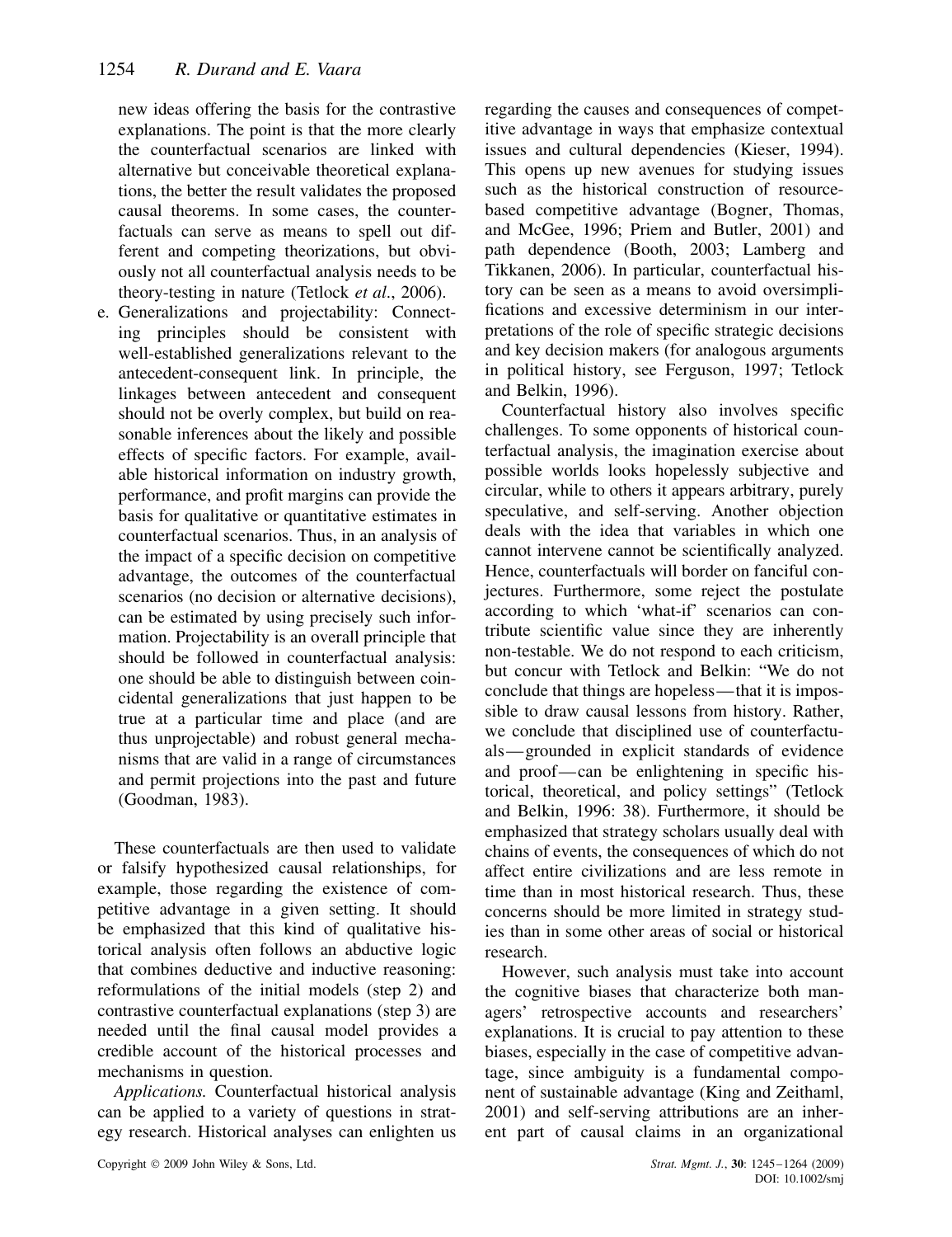context (Powell *et al*., 2006). For instance, managers' decisions usually lead them to overemphasize their own actions in successful ventures and to downplay their role in failures (Salancik and Meindl, 1984; Vaara, 2002). Past research has also shown that the illusion of control at the organizational level leads to optimistic biases in estimating future trends and can cause resource misallocations (Durand, 2003; Powell *et al*., 2006).

In building counterfactual explanations, the minimum requirement is to critically analyze data sources to determine the extent to which such cognitive tendencies characterize people's accounts. In particular, Tetlock and Belkin (1996) challenge researchers to focus attention on 1) what is omitted in models that usually focus on dramatic change at the expense of normality, 2) whether the choice of counterfactuals often tends to favor overly simplistic and convenient counterfactuals, 3) whether predictability and controllability are overemphasized at the expense of other explanations, 4) whether needs to avoid blame and to claim credit distort counterfactual analysis, and 5) whether needs for consolation and inspiration bias explanations.

Such cognitive biases can also be seen as a special object of study for causal strategy research. In particular, tendencies such as self-serving bias, illusion of control, blame attachment, and scapegoating have been studied in various applications of attribution theory (Bettman and Weitz, 1983; Heider, 1958; Salancik and Meindl, 1984; Weiner, 1986). A rare theoretical example in strategy research is provided by Powell *et al*. (2006), who show how managers' perceptions are a key part of 'real' causal ambiguity; in particular, how the above-average effect increases causal ambiguity, which then decreases the ability to leverage competence, increases barriers to imitation, and augments rival substitution. There are many other ways in which causal beliefs relate to causal explanations (MacKenzie and Millo, 2003), and we think that researchers in strategic management have only started to make these connections explicit.

#### **Causal modeling**

Causal modeling includes a set of different methods that deal with causal graphs and counterfactual testing. As mentioned earlier, the combination of causal graphs and counterfactual testing and

Copyright 2009 John Wiley & Sons, Ltd. *Strat. Mgmt. J.*, **30**: 1245–1264 (2009)

evaluation provides powerful tests of causal relationships. This approach to causation overcomes many of the criticisms that were addressed in the social sciences in the reign of regressions during the 1990s: ignorance of temporality and context, superposition of covariates, and oversimplification of causal linkages in a quest to establish the next interaction effect (Abbott, 2001; Hedström, 2005; Ragin, 2000). Causal modeling is obviously not the only approach that has been developed to deal with such problems. For instance, taking a Bayeasian perspective has been found to be useful in various fields of social science, including strategy research (Hahn and Doh, 2006; Hansen, Perry, and Reese, 2004; Powell, 2001). However, for space limitations, we focus here on causal modeling as a particularly fruitful method of counterfactual analysis.

This approach distinguishes statistical associations from causal relationships. As Pearl states: 'I now take causal relationships to be the fundamental building blocks both of physical reality and of human understanding of that reality, and I regard probabilistic relationships as but the surface phenomena of the causal machinery that underlies and propels our understanding of the world' (Pearl, 2000, xiii–xiv). In a nutshell, causal relationships are more directional, more stable, and less dependent on intervention than statistical associations (Pearl, 2000; Spirtes *et al*., 2000; Salmon, 1998). A first key difference between a causal model and a probabilistic association concerns the direction of the relationships. Reversing the direction of the relationship between, for instance, *x*1 and *x*2 does not alter the structure of the relationship from a probabilistic point of view. If integrated with other factors  $x_i$ , reversing the direction between  $x_1$ and *x*2, yields an observationally equivalent network of probabilistic dependencies among factors. However, reading the associations in the opposite direction may be neither theoretically meaningful nor causally accurate. For example, time, logical conditions, or theoretical considerations determine whether such reversibility is feasible. Hence, we need more than probabilistic information to determine the direction of the link  $x1 \rightarrow x2$  (Pearl, 2000: 19).

Second, causal relationships are more stable and depend less than statistical associations on additional knowledge about other factors. For example, the addition of a variable in an incomplete statistical model can change the value and significance of prior estimated coefficients. In contrast,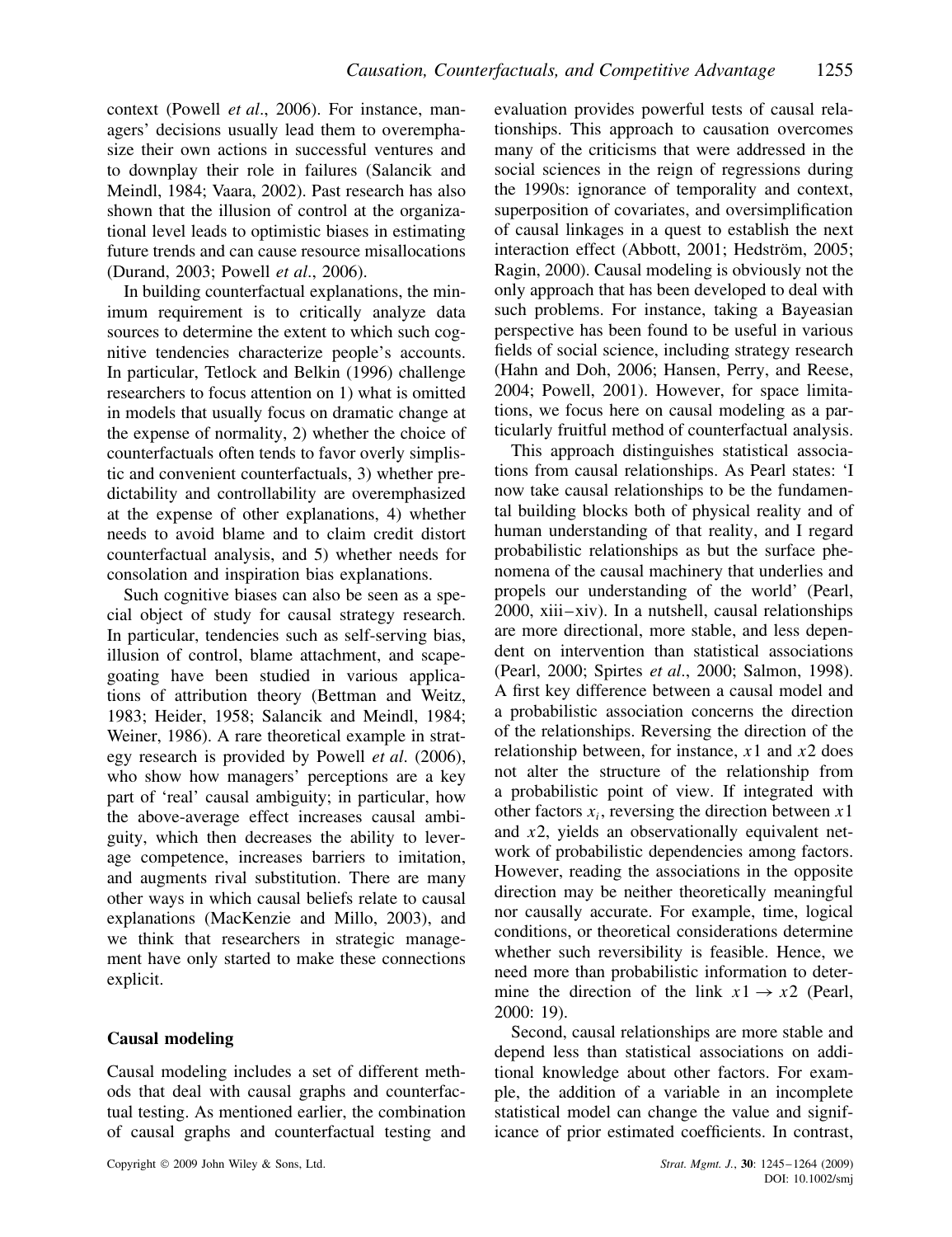the addition of a factor in a causal model does not dissipate a preexisting causal association. To give another illustration, when regressors *X* are statistically dependent, the effect of a regressor *Xj* linked with other regressors, but not with the outcome variable *Y*, may bias estimates of regressors *X*. In fact, even a variable *Xj* with no influence whatsoever on *Y* may be given significant regression coefficients (Spirtes *et al*., 2000: 191). Causal modeling techniques take explicit account of both these spurious effects and the conditioning of relationships on additional antecedents.

Third, causal relationships are not altered by interventions in the models. Causal relationships possess an ontological robustness to changes around the causal variables—for instance resources and capabilities in our case—that probabilistic relationships lack. The intuition behind the notion of intervention as exposed by Pearl (2000) or Spirtes *et al*. (2000, chap. 7) captures differences among states and causal relationships involving antecedents. In our example, we can assume that an intervention would introduce or suppress the strategic properties of a firm's resources (in other words, turning this factor on or off). Although not observable in statistical terms, the causal power of the relationship existing before the intervention remains operative in determining the state of the firm even when it is no longer in effect (turned off). Different techniques are available to capture the counterfactual value of these 'whatif' situations, and to estimate the magnitude of effects in situations with or without an active antecedent.

Simply stated, causal model analysis proceeds in three steps: prediction, counterfactual reasoning, and estimation. These steps form an ascending "natural hierarchy of causal reasoning tasks" (Pearl, 2000: 38). We use a classical resourcebased view (RBV) example to illustrate, in simple terms, the implications of these three steps.

1. *Develop predictions.* This first step can be conducted by using the covariance matrix and appropriate statistical methods. This is the normal starting point in strategy studies that focus on statistical associations between factors. In RBV terms, a typical question would be the following: Would performance be abnormal if the firm did not possess strategic resources and capabilities? The structural properties of causal relationships as defined by causal models (directionality, stability, dependence, and boundary conditions) are not at stake in this type of inquiry for which simple probabilistic approaches are well suited (Pearl, 2000: 31).

2. *Counterfactual reasoning.* In their simplest form, counterfactual statements rephrase predictions, since they convey the logical implications of the classical predictions formulated in the first step. Hence, counterfactual statements are of particular relevance when there is uncertainty or disagreement about the nature and structure of causal chains. They are more than a roundabout way of stating sets of predictions, since they focus on the causal mechanisms at work as well as on the prevailing boundary conditions. This second step thus focuses on counterfactual 'what-if' questions. We provide here examples of two different types of counterfactual reformulation. Our illustrative question can now be posed as follows: Would performance be abnormal had the firm not possessed strategic resources and capabilities, given that firm performance is, in fact, average and the firm possesses strategic resources and capabilities? Another way of counterfactually reformulating the question assumes intervention: Would performance be abnormal if we intervened to make sure that the firm does not possess strategic resources and capabilities? Intervention is a common mental counterfactual operation that consists of hypothesizing changes in the states of a Y variable when there are changing values in variable X, an antecedent of Y. Since a causal relationship is stable and invariant, the evaluation of intervention is simpler than resorting to conditional probabilities that may be modified in unknown proportions by the context of intervention. Intervention acts on a function of the model instead of on an entire set of conditional probabilities. The effect of the intervention can be predicted by modifying the corresponding equations representing the causal model and computing new probability functions. In some instances (e.g., experimentation) these operations can be effective and observable.

It should also be noted that based on the structure of data, the presence of unobserved effects can be examined by such counterfactual analysis. Pearl (2000) suggests using computational techniques and algorithms (e.g., the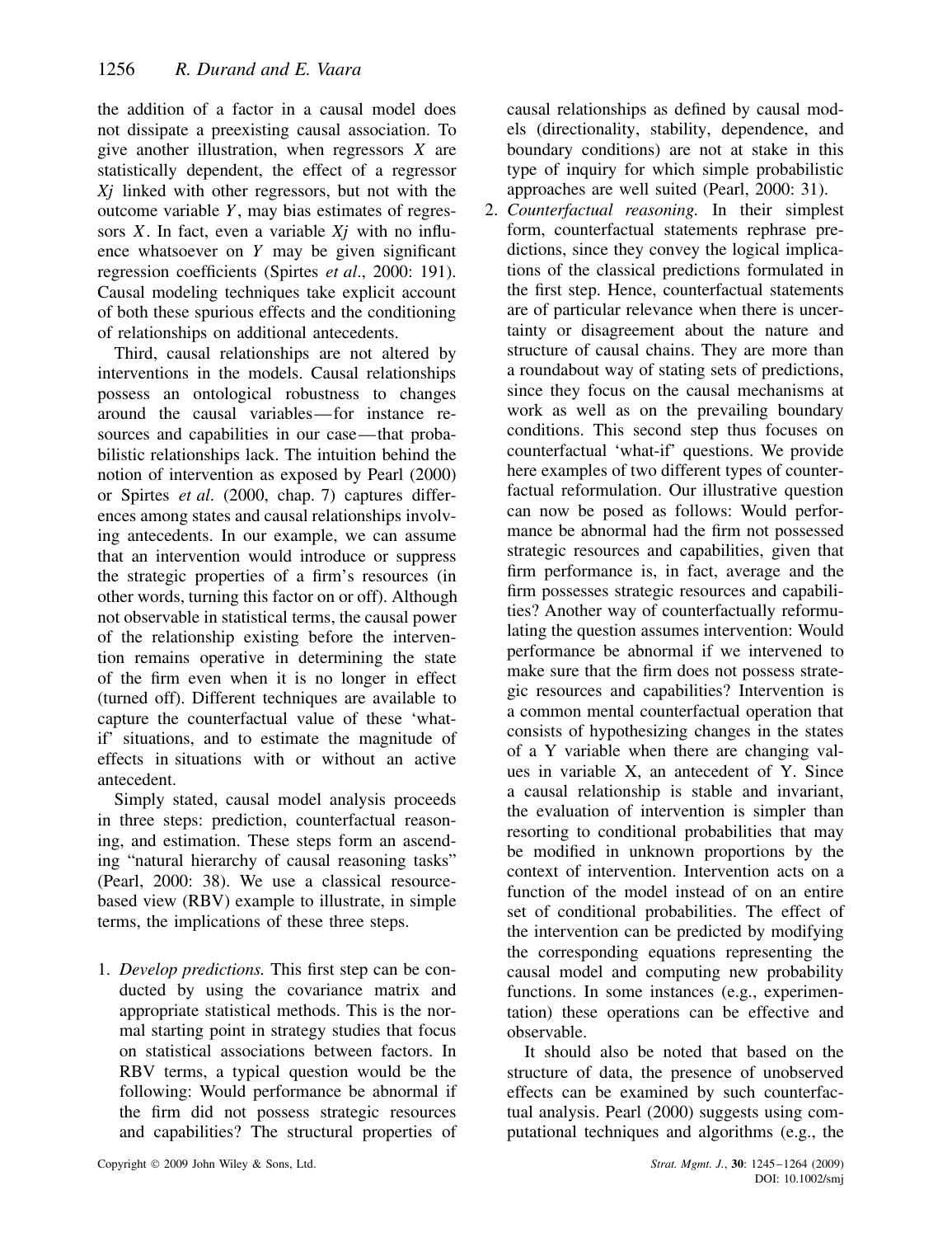

Figure 2. Representation of a simple back-door path

TETRAD program: http://www.phil.cmu.edu/ projects/tetrad/) to exhaust the set of possible relationships, including effects due to latent or unobservable factors, to determine the more parsimonious causal models capturing the causal associations within a series of data. Through a systematic exploration of the set of relations between a series of observations, it is possible to establish the presence of an unobservable factor. The new causal model that includes the unobserved factor can mimic the series of observed associations better than the original causal model. Based on Occam's razor principle, causal modeling assumes that the minimal model is superior to any other (the parsimony principle). Whereas statistical procedures necessitate the inclusion of as many control variables as possible to limit the impact of unobservable factors, causal model techniques can infer the causal influence of unobservables, while relying on the researchers' knowledge to specify them. Hence, these techniques help to determine the boundary conditions of a causal model.

3. *Causal effect estimation.* Figure 2a depicts a causal graph where single-headed arrows represent a causal relationship between the variable at the origin and the variable at the arrow's head. Dashed double-arrows indicate the presence of common unobserved causes of both terminal variables. This graph is not a full causal model because some unobservable causal antecedents affect X and Y, and can subsequently explain variations in Y via longer paths than direct and observable  $X \rightarrow Y$ . It should be noted that causal graphs are nonparametric and acyclic (i.e., they do not permit representation of circular causation whereby Y would impact X).

The general principle of causal graph estimation is to eliminate 'back-door paths,' namely paths that can be viewed as entering X through the back door (Pearl, 2000: 79). To use graphical language, any arrow's head pointing to X can be regarded as entering through the back door. Figure 2b illustrates a situation where X and Y are mutually dependent on an unobservable Z variable; the dot for Z is white, indicating unobservability. To satisfy the back-door criterion, Pearl shows that  $(i)$  no node in Z is a descendant of X, and  $(ii)$  Z blocks every path between X and Y that contains an arrow into X. In Figure 2b, the back-door path is simply  $X \leftarrow Z \rightarrow Y$ , whereas in Figure 2c there is a longer back-door path:  $X \leftarrow Z \leftarrow U \rightarrow F$  $\rightarrow$  Y.

There are three general strategies that can be used to estimate causal effects in this approach (see Figure 3 for a simple representation). The first strategy is to condition on variables that block all back-door paths from the causal variable X to the outcome variable Y. One first needs to calculate the association between X and Y for different subgroups' values of the condition variable C. Then, averaging the associations of these specific values over the marginal distribution of the values c taken by C corresponds to the average treatment effect in the counterfactual causality literature. In Figure 3a, conditioning on C identifies the causal effect of X on Y (Morgan and Winship, 2007: 38). In Figure 2c, conditioning on F also blocks the back-door path from  $X$  to  $Y$ . An important finding derived from this vein of research is that controlling for all the potential omitted direct causes of an outcome variable is not always efficient, although we regularly use this practice in strategy studies. It produces inaccurate results, since back-door paths—unobservable factors potentially affecting one or more control variables—cannot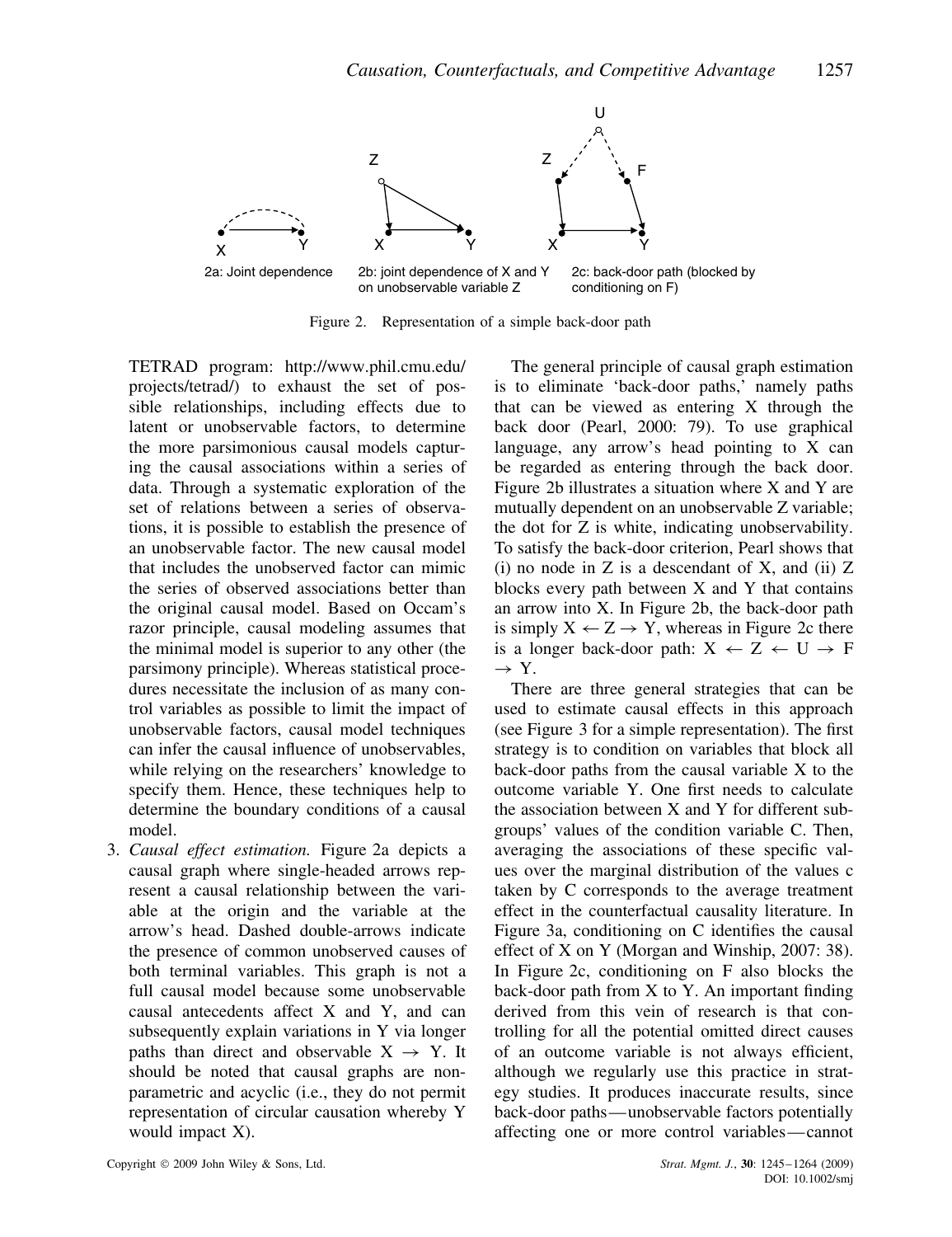

Figure 3. Three strategies for causal effect estimation

be taken into account by adding lines of controls in traditional statistical models. A properly applied conditioning strategy for a minimal number of variables—the ones that block back-door causal paths—is more effective at revealing causal relationships.

Strategy scholars have already used this strategy in producing estimates with treatment-effect methods (Hamilton and Nickerson, 2003; Shaver, 1998). For instance, when we observe the performance of firms that actually possess a certain resource, we do not examine what their performance might have been had they not had this resource at their disposal. Because possession of a specific resource is not randomly attributable to firms and because resource possession and firm performance are likely to depend jointly on unobserved factors (as in Figure 2b), a treatment effects procedure is often used to correct for the specification error and to avoid spurious causal associations (Greene, 2005; Maddala, 1983).

The second strategy is to use an instrument variable T for X to estimate its effect on Y. According to this strategy, the pursued goal is not to block back-door paths from X to Y, but to estimate indirectly the effect of T on Y, that of T on X, and then deduce the effect of  $X$  on  $Y$ , all other factors remaining unchanged. Hence, instrument variables enable one to isolate the covariation between X and Y (see Figure 3b). These instrumental variable (IV) techniques are becoming increasingly popular in the strategy literature. The difficulty lies in finding an IV, that is, a variable T that has a causal effect on X without being causally related to Y either directly or indirectly (via its effect on a mediating variable or the effect of unobservable factors that impact both the IV and Y distributions). Another issue concerns the degree of prediction of X by the IV, since ineffective prediction may produce incorrect estimates of the causal effect (Morgan and Winship, 2007: 216).

The third generic strategy is to find a mediator M that completely accounts for the causal effect of  $X$  on  $Y$  (Figure 3c). If one is able to find such a mechanism, M can be used to estimate the causal relationship between X and Y even though it does not satisfy any of the back-door criteria. M is said to satisfy the front-door criteria when (i) M intercepts all directed paths from X to  $Y$ ; (ii) there is no back-door path from  $X$  to M; and (iii) all back-door paths from M to Y are blocked by X (Pearl, 2000: 82). In a nutshell, the mechanism M needs to be isolated (it influences Y) and exhaustive (it captures all effects from X).

*Applications.* This kind of causal modeling can be applied to various research questions, but it specifically opens up new avenues in RBV research. For two decades, RBV has concentrated on explaining a firm's above-average returns through differences between its resources and past performance, and industry resource and performance averages. In the presence of many plausible common antecedents—that open back-door paths in the causal diagram—researchers face high methodological and empirical hurdles in demonstrating that differences in resource levels cause sustained differences in performance. In other words, a firm's resource differential vis-à-vis that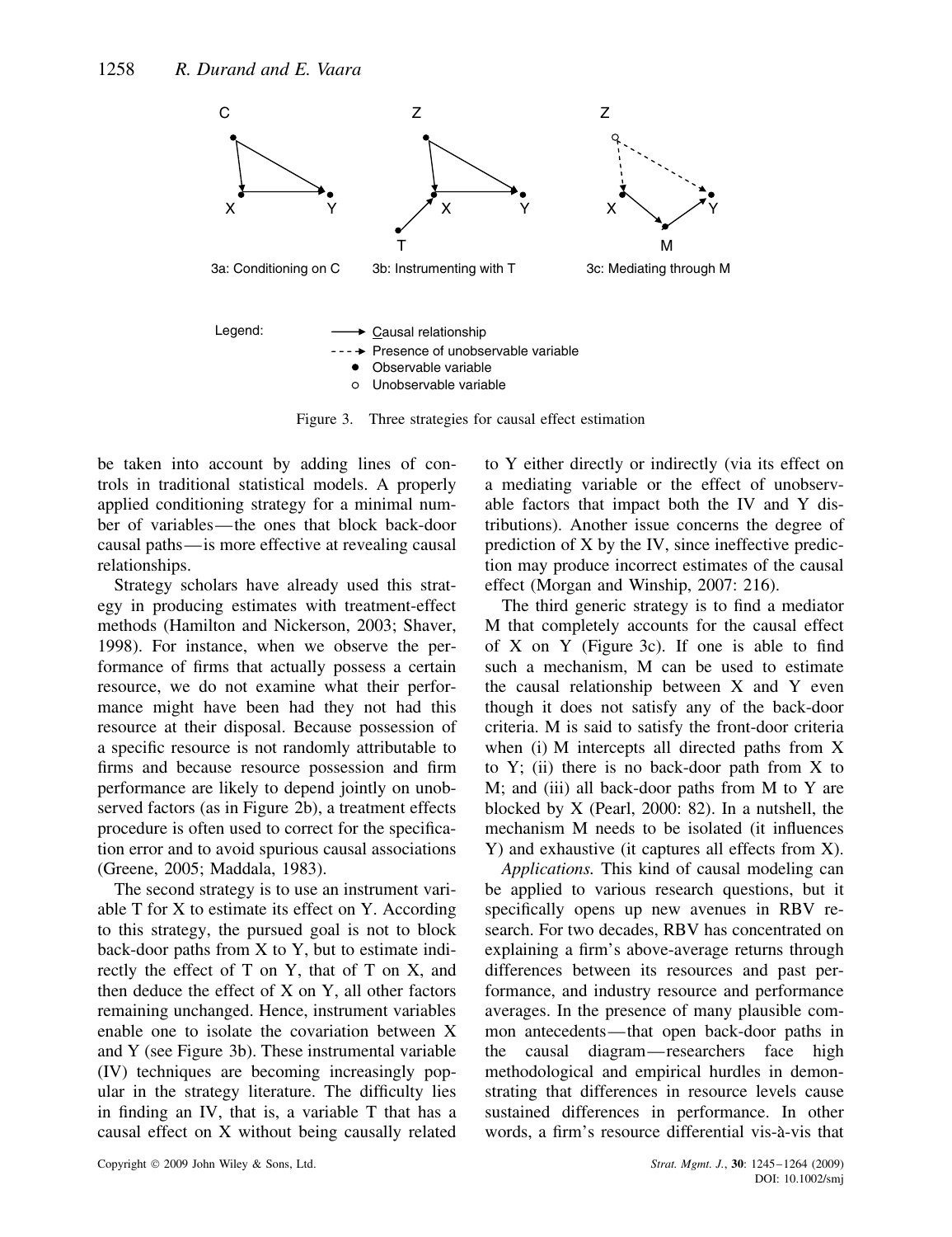of its rivals covaries with past performances (both the firm's individual performance and the rivals' average performance) and is plagued with endogeneity issues (common antecedents). On this basis, one cannot establish whether a statistical association between resources and sustained performance is a causal relationship.

Recently, studies have tackled this problem using a Bayesian approach to avoid the liabilities of classical statistical methods (e.g., that an average association is not specific to any given observation; that outliers must be eliminated from empirical models on the grounds that they bias estimations even though RBV's purpose is to explain extreme performance). Bayesian methodology allows a full estimation of individual effects, a prediction of 'what-if' results, and robust results with small samples or skewed data (for further discussion, see Berry, 1996; Hahn and Doh, 2006; Hansen *et al*., 2004; Powell, 2001). This approach can lead to promising results around the RBV resource-performance relationship, complementing the causal modeling approach we focus on in this paper.

We present a causal diagram in Figure 4 that shows the relationships between past and current performance Y, both direct, mediated by resources R, and mutually dependent on unobserved variables U. Resources and past performance mutually depend on observable variables O and unobservable variables V. Studying the statistical associations between R and Y is doomed to fail, since there are many back-door paths via V, O, past Y, and U. The first strategy, conditioning on a





variable that blocks all back-door paths, is inapplicable. Conditioning on one of the Os leaves open the back-door paths via the unobservable variables U and V. Conditioning on past performance does not block paths via O and U. Instrumentation, the second strategy, could work if we were able to find a purely random instrument that is not related to other organizational variables (from O) or to performance Y. However, this condition is extremely restrictive, and it is highly unrealistic to assume that such an instrument could be found or developed.

A promising avenue is to seek an isolated and exhaustive mechanism that respects the front-door criteria (the third strategy.) We could argue that the causation initially associated with the 'strategic resource-competitive advantage' relationship does not originate from the resources themselves, but from their properties: for example, rareness, immobility, low imitability, low substitutability, or path dependence. In Figure 4, P is displayed as a mechanism that blocks back-door paths and follows the front-door path criteria. For this strategy to be fruitful, one needs to assume that 1) the organizational factors O (that influence R and past Y) and P are independent, and 2) the unobservable factors U and V do not influence P. Accepting these restrictive conditions, this solution represents a future research avenue for isolating and estimating the impact of given resources on performance, as mediated by the properties of these resources.

Thus, to better understand the causal mechanisms constituting competitive advantage, it is fruitful to shift attention from the mere possession of specific resources to questions of how particular properties mediate the impact of these resources on performance. It follows that the RBV is noncausal if located only at the resource level, since it is logically impossible to prove causation between a resource and the purported advantage materialized at firm level. Traditional RBV studies may thus mistake resources for their properties (for a further discussion, see Durand, 2006). Thus, we can argue that properties constitute a mediating mechanism that could help to estimate the causal influence of resources on firm performance with counterfactual analysis. As a result, competitive advantage would be defined as the conjunction of given resources and properties. This conjunction varies over time and space, which makes it a fascinating object of study. In particular, such a conceptualization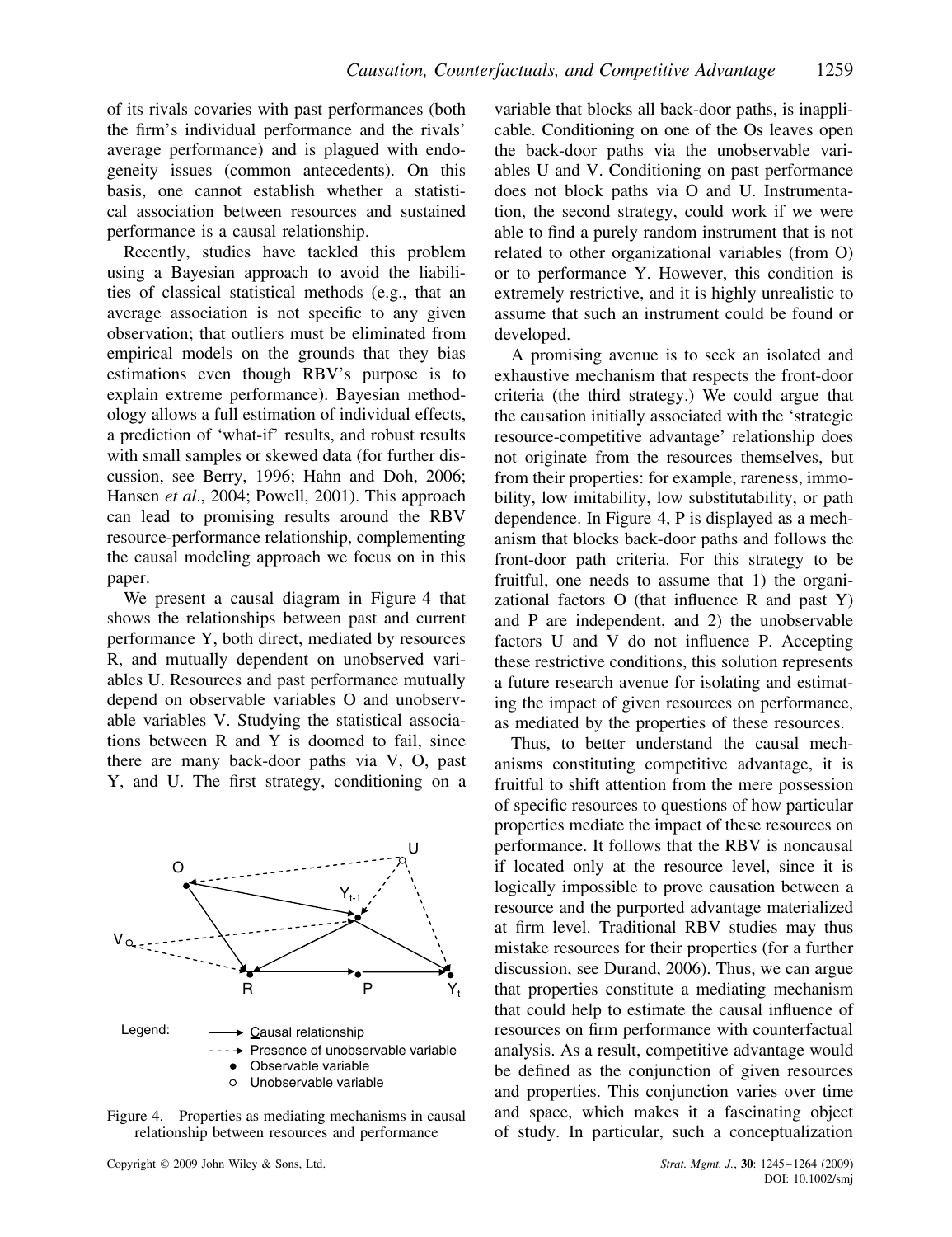seems to be able to combine insights from a realist perspective that views competitive advantage as a causal mechanism (Durand, 2002; Wiggins and Ruefli, 2002) and a pragmatist perspective that underscores the role of local realities, perceptions, and interests (Powell, 2001; 2003).

### **DISCUSSION AND CONTRIBUTIONS**

We began by stressing the urgent need to develop our understanding of causation in strategy research. Hence, our aim has been to supply some of the elements needed to establish a common ground for future research in strategy studies. We see a danger in constantly employing different paradigmatic approaches to the same questions that we aim at deciphering and modeling. We believe that closer attention to causal arguments is a requisite condition for a better-grounded theorization of strategy and for reestablishing strategy as a paradigmatic discipline rather than a garden full of incommensurable flowers. Our discussion on causation engages the field vis-a-vis the scientific ` value of our research, and our capacity to justify and exploit it to address organizational and socioeconomic issues. By probing deep into the notion of causation, the role of causal mechanisms, the application of counterfactual reasoning principles, the construction of historical counterfactuals, and the representation of causal graphs, we are better equipped to take up these challenges.

More specifically, this paper makes four contributions to our understanding of causation in strategy research: exposition of amenable epistemological conditions for the study of causation, development of a counterfactual approach, details of two methodologies for conducting such analysis, and suggestions for future research on competitive advantage. First, we have outlined four conditions that provide a basis for reconciling some of the epistemological disputes and for advancing specific approaches such as counterfactual analysis. We believe that this stance helps us to go beyond the empirically driven regularity view on causation of standard positivist research by stressing the differences between statistical associations and causal relationships, by revealing how unobservables modify causal dependencies, and by demonstrating that adding more control variables to equations does not make up for the problems posed by inherent causal paths. This view also facilitates dealing with the constructionist rejection of causation that is based on the regularity view. We also think that our position advances the realist work on causation by giving a concrete meaning to the notion of causal mechanism, by connecting series of observational data with evidence of the influence of unobservable variables, and by identifying relevant causal paths. Finally, our view acknowledges that causal research, such as as human and social activity, is driven by interests, interpretations, and a quest for satisfying and provisional explanations. In this sense, our view advances pragmatist insights in causal analysis without regressing into relativism.

Second, and most importantly, we have developed a counterfactual approach to causal strategy research. While this approach is well known in the philosophy of science (Collins *et al*., 2004; Lewis, 1973; Woodward, 2003) and applied in areas such as historical analysis (Ferguson, 1997; Tetlock and Belkin, 1996) and causal modeling (Morgan and Winship, 2007; Pearl, 2000), it has not been given much attention in strategy research. Nevertheless, counterfactual 'what-if' scenarios do play a central role in causal reflection, and we argue that this reasoning should be as explicit as possible, including the deliberate construction of 'alternative worlds.' Our approach focuses on contrasting specific causal mechanisms with alternative counterfactual explanations. Pearl's description is accurate: counterfactuals 'rest directly on the mechanisms *...* that produce those worlds and on the invariant properties of those mechanisms" (Pearl, 2000: 239). Without a deeper comprehension of these mechanisms and their construction and testing, we as strategy scholars risk misinterpreting and misusing our findings and those of others as well. In the worst case, this may lead to the reproduction of fallacious causal ideas and claims.

Third, we have presented two methodologies for counterfactual-based strategy research. While there are other useful methods, we have promoted counterfactual historical analysis and causal modeling as alternatives for researchers conducting causal strategy research. In counterfactual history, one can combine thick empirical description with a systematic analysis of event causality. This can and should lead to explicit presentation of propositions that are then contrasted with alternative histories (counterfactuals). With the help of the imaginary counterfactuals, one can eventually validate or invalidate the proposed arguments. In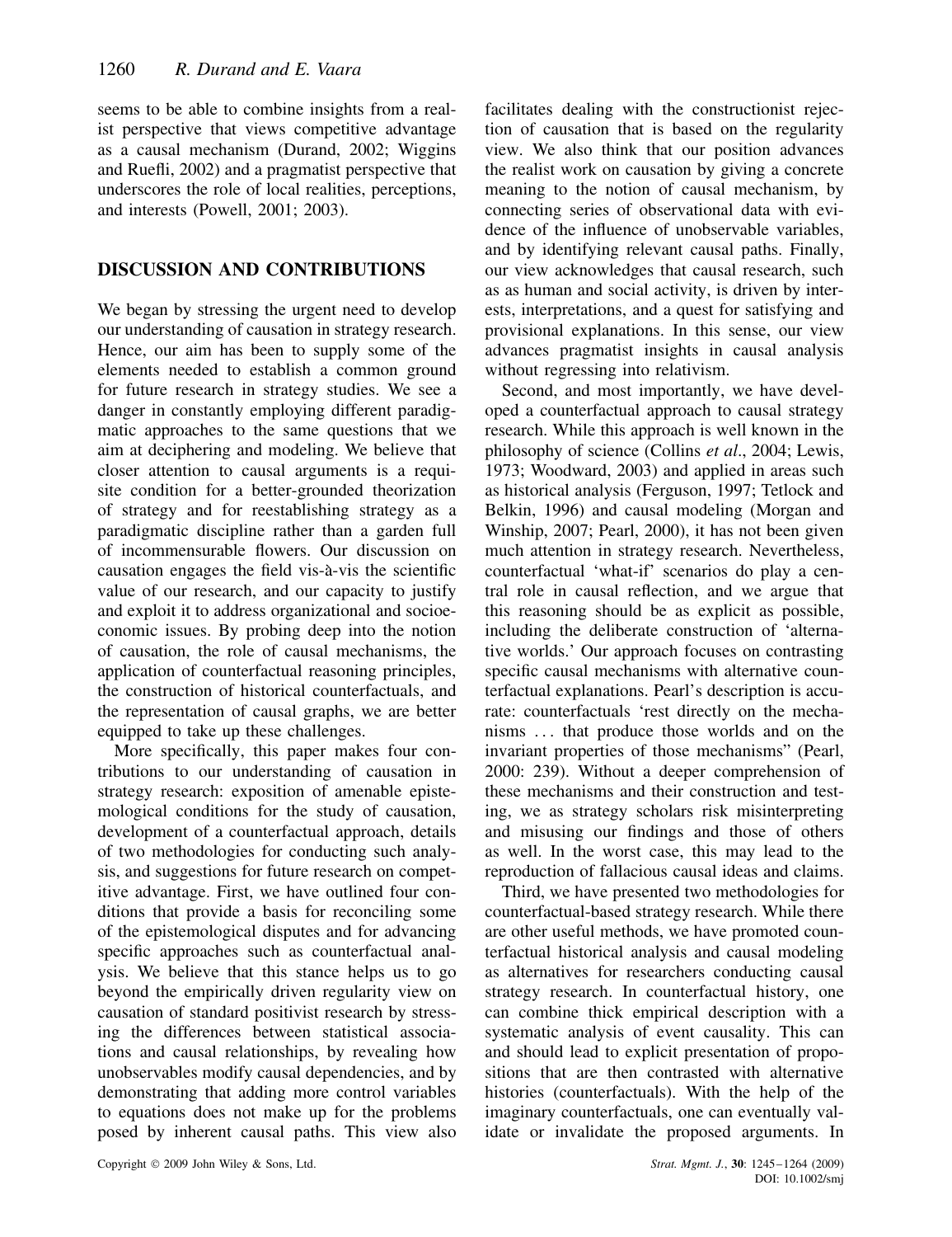causal modeling, one can focus on the nature of the relationships between key variables: causal relationships, statistical associations, or covariations (in a decreasing order of directionality, stability, and dependence). This helps us to think more about whether we have identified the causal factors appropriately and whether we have correctly assessed the closure of a chain of causal relationships (i.e., identification and treatment of the back-door paths). In addition, we have shown how causal modeling based on counterfactuals integrates some of the most popular econometric techniques (e.g., treatment effect and instrument variables).

Counterfactual analysis is not a panacea. It must always be based on sound theoretical arguments and careful empirical analyses. While we have promoted counterfactual historical analysis and causal modeling as useful methodologies, we stress that both involve limitations, problems, and challenges. As discussed above, counterfactual reasoning does involve dealing with alternative chains of events, missing or at least incomplete data, retrospective recall, and other cognitive biases. However, these are precisely the kinds of issues that we have to deal with to advance causal strategy research. We believe that it is far better to tackle these issues head-on than to avoid them altogether.

Finally, our analysis also has implications for our understanding of competitive advantage. The conceptualization of competitive advantage as a causal mechanism is one way to deal with the ambiguity surrounding this crucial issue. We argued that historical counterfactual analysis could advance something that has been scarce in our field: historical research on competitive advantage. In particular, counterfactual history can add to our understanding of the context- and culture-specific dependencies in the construction of resource-based competitive advantage and path dependence. We also illustrated the ways in which causal modeling elucidates causal associations around competitive advantage. In particular, we offered new insights into the lingering dispute around the causal relationship between resources, competitive advantage, and performance. In particular, we argued that resource properties could be seen as mediating mechanisms in these causal relationships.

In conclusion, the fundamental questions examined by strategy research revolve around the actual effects of strategic action. Without sufficient agreement on the notion of causation, however, we risk losing relevance, wasting our efforts, and failing to accumulate knowledge. In this paper we have examined traditional views on causation, outlined a reconciliatory epistemological position, introduced counterfactual reasoning, and detailed two methods to probe causation. Our goal is to pursue this fundamental discussion in ways that reduce distance between current postures instead of stressing their differences. While we are not saying that all strategy scholars should now engage in counterfactual analysis, a lack of epistemological and methodological discussion on causation hampers the development of our discipline. It is time to move forward and be explicit about what we mean by causation and how it impacts research on key issues such as competitive advantage.

# **ACKNOWLEDGEMENTS**

We are grateful to Professor Dan Schendel, whose advice and support have been crucial in this process. We also thank our two anonymous reviewers for their excellent comments and insights. In addition, we are indebted to Juha-Antti Lamberg, Saku Mantere, Kalle Pajunen, and JP Vergne for useful comments and for helping with cumbersome issues, and to David Miller for language revision. A first version of this paper was presented at the Atlanta Competitive Advantage Conference, where we received extremely valuable comments from Margaret Peteraf and other participants.

# **REFERENCES**

- Abbott A. 2001. *Time Matters: On Theory and Methods*. University of Chicago Press: Chicago, IL.
- Ackroyd S, Fleetwood S (eds). 2000. *Realist Perspectives on Management and Organisations*. Routledge: London, UK.
- Ackroyd S, Fleetwood S (eds). 2004. *Critical Realist Applications in Organisations and Management Studies*. Routledge: London, UK.
- Bacharach SB. 1989. Organizational theories: some criteria for evaluation. *Academy of Management Review* **14**: 496–515.
- Berger PL, Luckmann T. 1966. *The Social Construction of Reality: A Treatise in the Sociology of Knowledge*. Doubleday: Garden City, NY.
- Bergh DD, Holbein GF. 1997. Assessment and redirection of longitudinal analysis: demonstration with a study of the diversification and divestiture relationship. *Strategic Management Journal* **18**(7): 557–571.
- Berry DA. 1996. *Statistics: A Bayesian Perspective*. Duxbury: Belmont, CA.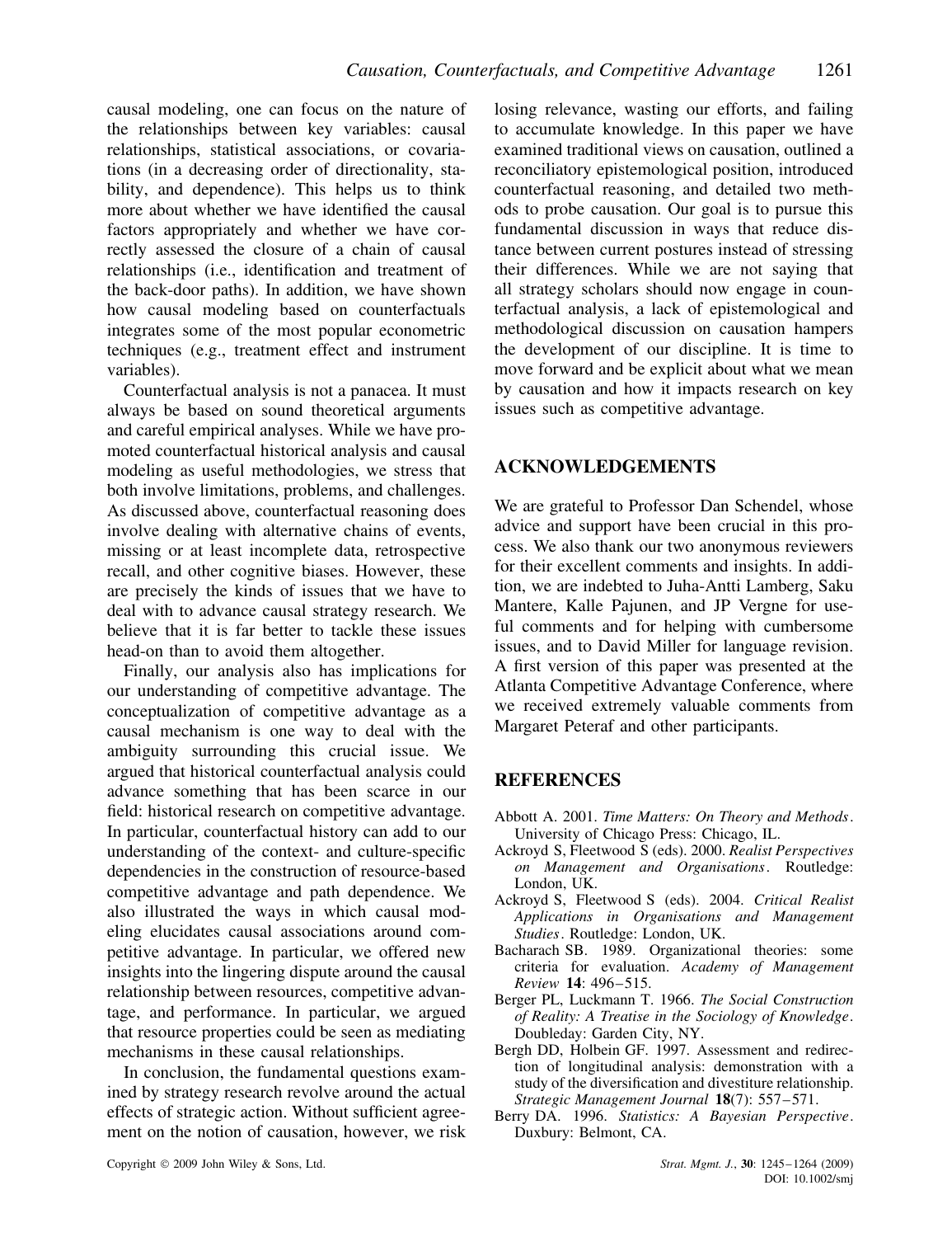- Bettman JR, Weitz BA. 1983. Attributions in the boardroom. *Administrative Science Quarterly* **28**: 165–183.
- Bhaskar R. 1975. *A Realist Theory of Science*. Leeds Books: Leeds, UK.
- Bhaskar R. 1979. *The Possibility of Naturalism: A Philosophical Critique of Contemporary Human Sciences*. Harvester Press: Brighton, UK.
- Blaug M. 1980. *The Methodology of Economics (Cambridge Surveys of Economic Literature)* Cambridge University Press: Cambridge, UK.
- Bogner WC, Thomas H, McGee J. 1996. A longitudinal study of the competitive positions and entry paths of European firms in the U.S. pharmaceutical market. *Strategic Management Journal* **17**(2): 85–107.
- Booth C. 2003. Does history matter in strategy: the possibilities and problems of counterfactual analysis. *Management Decision* **41**: 96–104.
- Boyd BK, Finkelstein S, Gove S. 2005a. How advanced is the strategy paradigm? The role of particularism and universalism in shaping research outcomes. *Strategic Management Journal* **26**(9): 841–854.
- Boyd BK, Gove S, Hitt MA. 2005b. Construct measurement in strategic management research: illusion or reality? *Strategic Management Journal* **26**(3): 239–257.
- Camerer C. 1985. Redirecting research in business policy and strategy. *Strategic Management Journal* **6**(1):  $1 - 15$ .
- Cockburn IM, Henderson RM, Stern S. 2000. Untangling the origins of competitive advantage. *Strategic Management Journal*, October–November Special Issue **21**: 1123–1145.
- Collins J, Hall N, Paul LA (eds). 2004. *Causation and Counterfactuals*. MIT Press: Cambridge, MA.
- De Mey T, Weber E. 2003. Explanation and thought experiments in history. *History and Theory* **42**: 28–38.
- Denrell J. 2003. Vicarious learning, under-sampling of failure, and the myths of management. *Organization Science* **14**: 227–243.
- De Rond M, Thietart R-A. 2007. Choice, chance, and inevitability in strategy. *Strategic Management Journal* **28**(5): 535–551.
- Dewey J. 1988. *The Middle Works of John Dewey, Volume 12, 1899–1924: 1920, Reconstruction in Philosophy and Essays (Collected Works of John Dewey)*, Boydston JA (ed). Southern Illinois University Press: Carbondale, IL.
- Durand R. 2002. Competitive advantages exist: a critique of Powell. *Strategic Management Journal* **23**(9): 867–872.
- Durand R. 2003. Predicting a firm's forecasting ability: the roles of organizational illusion of control and organizational attention. *Strategic Management Journal* **24**(9): 821–838.
- Durand R. 2006. *Organizational Evolution and Strategic Management*. Sage: London, UK.
- Evered R, Louis MR. 1981. Alternative perspectives in the organizational sciences: 'Inquiry from the inside' and 'inquiry from the outside.' *Academy of Management Review* **6**: 385–395.

Copyright 2009 John Wiley & Sons, Ltd. *Strat. Mgmt. J.*, **30**: 1245–1264 (2009)

- Ferguson N (ed). 1997. *Virtual History: Alternatives and Counterfactuals*. Picador: London, UK.
- Ferraro F, Pfeffer J, Sutton R. 2005. Economics language and assumptions: how theories can become selffulfilling. *Academy of Management Review* **30**: 8–25.
- Fleetwood S. 2004. An ontology for organisation and management studies. In *Critical Realist Applications in Organisation and Management Studies*, Fleetwood S, Ackroyd S (eds). Routledge: London, UK;  $27 - 54$ .
- Fogel R. 1964. *Railroads and American Economic Growth: Essays in Econometric History*. John Hopkins University Press: Baltimore, MD.
- Friedman M. 1953. *Essays in Positive Economics*. University of Chicago Press: Chicago, IL.
- Gergen KJ. 1999. *An Invitation to Social Construction*. Sage: London, UK.
- Giddens A. 1984. *The Constitution of Society*. Polity: Cambridge, UK.
- Godfrey PC, Hill CWL. 1995. The problem of unobservables in strategic management research. *Strategic Management Journal* **16**(7): 519–533.
- Goodman N. 1983. *Fact, Fiction, and Forecast*. Harvard University Press: Cambridge, MA.
- Greene WH. 2005. *Econometric Analysis*. Pearson Education, Upper Saddle River: NJ.
- Griffin LJ. 1993. Narrative, event-structure analysis, causal interpretation in historical sociology. *American Journal of Sociology* **98**: 1094–1133.
- Griffin LJ, Ragin CC. 1994. Some observations of formal methods of qualitative analysis. *Sociological Methods and Research* **23**: 4–21.
- Hahn ED, Doh JP. 2006. Using Bayesian methods in strategy research: an extension of Hansen, *et al*. *Strategic Management Journal* **27**(8): 783–798.
- Hamilton BH, Nickerson JA. 2003. Correcting for endogeneity in strategic management research. *Strategic Organization* **1**: 51–78.
- Hansen MH, Perry LT, Reese CS. 2004. A Bayesian operationalization of the resource-based view. *Strategic Management Journal* **25**(13): 1279–1295.
- Harré R. 1970. The Principles of Scientific Thinking. MacMillan: London, UK.
- Harré R, Madden EH. 1975. Causal Powers: A Theory of *Natural Necessity*. Basil Blackwell: Oxford, UK.
- Hedström P. 2005. Dissecting the Social: On the Prin*ciples of Analytical Sociology*. Cambridge University Press: Cambridge, UK.
- Heider F. 1958. *The Psychology of Interpersonal Relations*. Wiley: New York.
- Heise D. 1989. Modeling event structures. *Journal of Mathematical Sociology* **14**: 139–169.
- Hempel C. 1965. *Aspects of Scientific Explanation and Other Essays in Philosophy of Science*. Free Press: New York.
- Huber GP, Van de Ven AH. 1995. *Longitudinal Field Research Methods: Studying Processes of Organizational Change (Organization Science)*. Sage: Thousand Oaks, CA.
- Huber J, Mirosky J. 1997. Of facts and fables: reply to Denzin. *American Journal of Sociology* **102**: 1423–1428.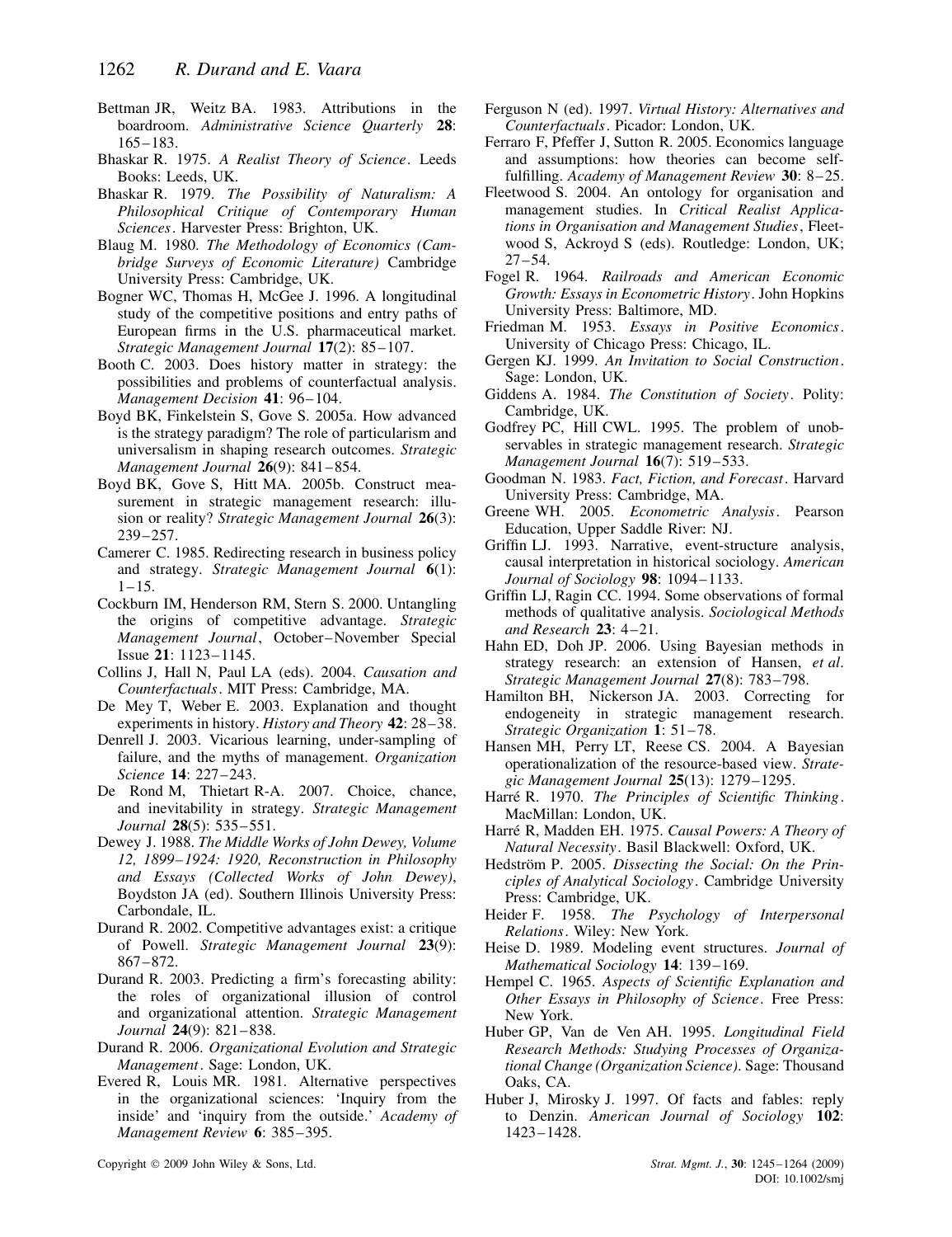- Hull D. 1988. *Science and Selection*. Cambridge University Press: Cambridge, UK.
- Hume D. 1955. *An Enquiry Concerning Human Understanding*. Bobbs-Merrill: Indianapolis, IN.
- James W. 1975. *Pragmatism*. Harvard University Press: Cambridge, MA.
- Johnson P, Duberley I. 2003. Reflexivity in management research. *Journal of Management Studies* **40**: 1279–1303.
- Kakkuri-Knuuttila, ML, Vaara E. 2007. Reconciling opposites in organization studies: the case of modernism and post-modernism. *Philosophy of Management* **6**: 97–114.
- Kaplan A. 1964. *The Conduct of Inquiry: Methodology for Behavioral Science.* Chandler: New York.
- Kieser A. 1994. Why organization theory needs historical analyses—and how this should be performed. *Organization Science* **5**: 608–620.
- King AW, Zeithaml CP. 2001. Competencies and firm performance: examining the causal ambiguity paradox. *Strategic Management Journal* **22**(1): 75–99.
- Knorr-Cetina K. 1983. The ethnographic study of scientific work: towards a constructivist interpretation of science. In *Science Observed: Perspectives on the Social Study of Science,* Knorr-Cetina KD, Mulkay M (eds). Sage: Beverly Hills, CA; 115–140.
- Kwan K-M, Tsang EWK. 2001. Realism and constructivism in strategy research: a critical realist response to Mir and Watson. *Strategic Management Journal* **22**(12): 1163–1168.
- Lamberg J-A, Tikkanen H. 2006. Changing sources of competitive advantage: cognition and path dependence in the Finnish retail industry. *Industrial and Corporate Change* **15**: 811–846.
- Langley A. 1999. Strategies for theorizing from process data. *Academy of Management Review* **24**: 691–710.
- Latour B, Woolgar S. 1989. *Laboratory Life: The Construction of Scientific Facts*. Princeton University Press: Princeton, NJ.
- Lewis D. 1973. *Counterfactuals*. Harvard University Press: Cambridge, MA.
- Lewis D. 1986. *Philosophical Papers: Volume II*. Oxford University Press: Oxford, UK.
- Lewis D. 2000. Causation as influence. *Journal of Philosophy* **97**: 182–197.
- Løwendahl B, Revang Ø. 1998. Challenges to existing strategy theory in a postindustrial society. *Strategic Management Journal* **19**(8): 755–773.
- MacKenzie D, Millo Y. 2003. Constructing a market, performing theory: the historical sociology of a financial derivatives exchange. *American Journal of Sociology* **109**: 107–145.
- Maddala GS. 1983. *Limited-Dependent and Qualitative Variables in Econometrics, Econometric Society Monographs*. Cambridge University Press: New York.
- Mahner M (ed). 2001. *Scientific Realism: Selected Essays of Mario Bunge*. Prometheus Books: Amherst, NY.
- Mahoney JT. 1993. Strategic management and determinism: sustaining the conversation. *Journal of Management Studies* **30**: 173–191.
- Mahoney JT, Sanchez R. 2004. Building new management theory by integrating processes and products of thought. *Journal of Management Inquiry* **13**: 34–47.
- Mäki U. 1990. Scientific realism and Austrian explanation. *Review of Political Economy* **2**: 310–344.
- March JG, Sutton RI. 1997. Organizational performance as a dependent variable. *Organization Science* **8**: 698–706.
- Maslen C. 2004. Causes, contrasts, and the nontransitivity of causation. In *Causation and Counterfactuals*, Collins J, Hall E, Paul L (eds). MIT Press: Cambridge, MA; 341–358.
- Mir R, Watson A. 2000. Strategic management and the philosophy of science: the case for a constructivist methodology. *Strategic Management Journal* **21**(9): 941–953.
- Montgomery CA, Wernerfelt B, Balakrishnan S. 1989. Strategy content and the research process: a critique and commentary. *Strategic Management Journal* **10**(2): 189–197.
- Morgan SL, Winship C. 2007. *Counterfactuals and Causal inference: Methods and Principles for Social Research*. Cambridge University Press: Cambridge, UK.
- Numagami T. 1998. The infeasibility of invariant laws in management studies: a reflective dialogue in defense of case studies. *Organization Science* **9**: 2–15.
- Pajunen K. 2004. *Explaining by Mechanisms: A study of Organizational Decline and Turnaround Processes.* Tampere University of Technology: Tampere, Finland.
- Pearl J. 2000. *Causality: Models, Reasoning, and Inference*. Cambridge University Press: Cambridge, UK.
- Peirce CS. 1992. *The Essential Peirce: Selected Philosophical Writings, 1893–1913* , Houser N, Kloesel CJW (eds). Indiana University Press: Bloomington, IN.
- Powell TC. 2001. Competitive advantage: logical and philosophical considerations. *Strategic Management Journal* **22**(9): 875–888.
- Powell TC. 2002. The philosophy of strategy. *Strategic Management Journal* **23**(9): 873–880.
- Powell TC. 2003. Strategy without ontology. *Strategic Management Journal* **24**(3): 285–291.
- Powell T, Lovallo D, Caringal C. 2006. Causal ambiguity, management perception, and firm performance. *Academy of Management Review* **31**: 175–196.
- Priem RL, Butler JE. 2001. Is the resource-based view a useful perspective for strategic management research? *Academy of Management Review* **26**: 22–40.
- Ragin CC. 2000. *Fuzzy Set Social Science*. University of Chicago Press: Chicago, IL.
- Rorty R. 1989. *Contingency, Irony and Solidarity*. Cambridge University Press: New York.
- Salancik GR, Meindl Jr. 1984. Corporate attributions as strategic illusions of management control. *Administrative Science Quarterly* **29**: 238–254.
- Salmon W. 1998. *Causality and Explanation.* Oxford University Press: New York.
- Shaver JM. 1998. Accounting for endogeneity when assessing strategy performance: does entry mode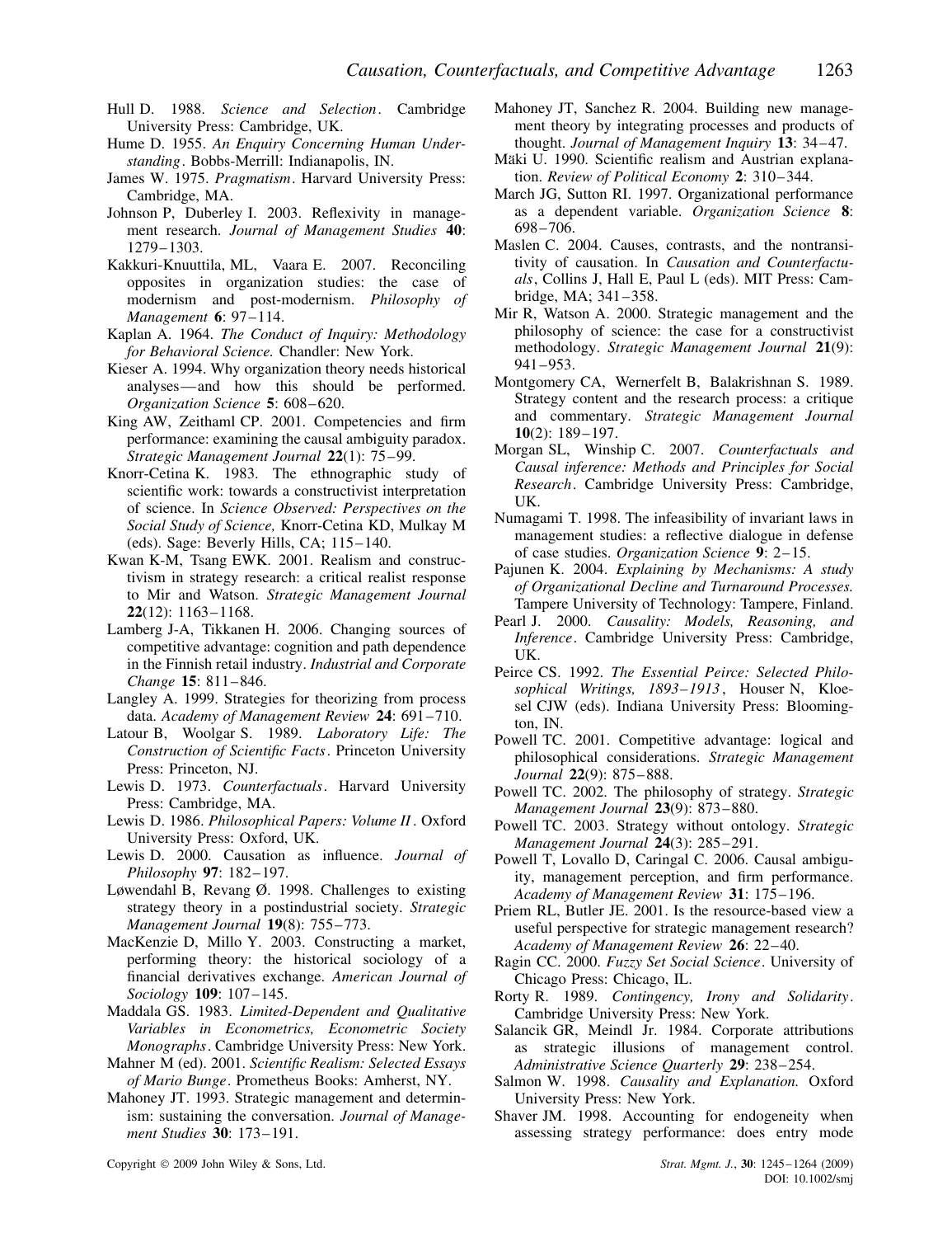choice affect FDI survival? *Management Science* **44**: 571–585.

- Simon H. 1947. *Administrative Behavior*. Free Press: New York.
- Spirtes P, Glymour C, Scheines R. 2000. *Causation, Prediction and Search* (2nd edn). MIT Press: Cambridge, MA.
- Stevenson W, Greenberg, D. 1998. The formal analysis of narratives of organizational change. *Journal of Management* **24**: 741–762.
- Stevenson W, Greenberg, D. 2000. Agency and social networks: strategies of action in a social structure of position, opposition, and opportunity. *Administrative Science Quarterly* **45**: 651–678.
- Tetlock PE, Belkin A (eds). 1996. *Counterfactual Thought Experiments in World Politics*. Princeton University Press: Princeton, NJ.
- Tetlock PE, Lebow RN, Parker NG (eds). 2006. *Unmaking the West: 'What-I' Scenarios that Rewrite World History*. Cambridge University Press: New York.
- Trevino L, Weaver G. 2003. *Managing Ethics in Business Organizations: Social Scientific Perspectives*. Stanford University Press: Stanford, CA.
- Tsang EWK. 2006. Behavioral assumptions and theory development: the case of transaction cost economics. *Strategic Management Journal* **27**(11): 999–1011.
- Tsang EWK, Kwan K-M. 1999. Replication and theory development in organizational science: a critical realist perspective. *Academy of Management Review* **24**: 759–780.
- Tsoukas H. 1989. The validity of idiographic research explanations. *Academy of Management Review* **14**: 551–561.
- Vaara E. 2002. On the discursive construction of success/failure in narratives of post-merger integration. *Organization Studies* **23**: 213–250.
- Van de Ven A. 2007. *Engaged Scholarship: A Guide for Organizational and Social Research*. Oxford University Press: New York.
- von Wright GH. 1971. *Explanation and Understanding*. Cornell University Press: Ithaca, NY.
- Weick K. 1989. Theory construction as disciplined imagination. *Academy of Management Review* **14**: 516–531.
- Weiner B. 1986. *An Attribution Theory of Achievement Motivation and Emotion*. Springer-Verlag: New York.
- White H. 1987. *The Content of the Form: Narrative Discourse and Historical Representation*. John Hopkins University Press: Baltimore, MD.
- Wicks AC, Freeman RE. 1998. Organization studies and the new pragmatism: positivism, anti-positivism and the search for ethics. *Organization Science* **9**: 123–140.
- Wiggins R, Ruefli T. 2002. Sustained competitive advantage: temporal dynamics and the incidence and persistence of superior economic performance. *Organization Science* **13**: 82–106.
- Winch P. 1958. *The Idea of a Social Science and Its Relation to Philosophy.* Routledge & Kegan Paul: London, UK.
- Woodward J. 2003. *Making Things Happen: A Theory of Causal Explanation*. Oxford University Press: Oxford, UK.